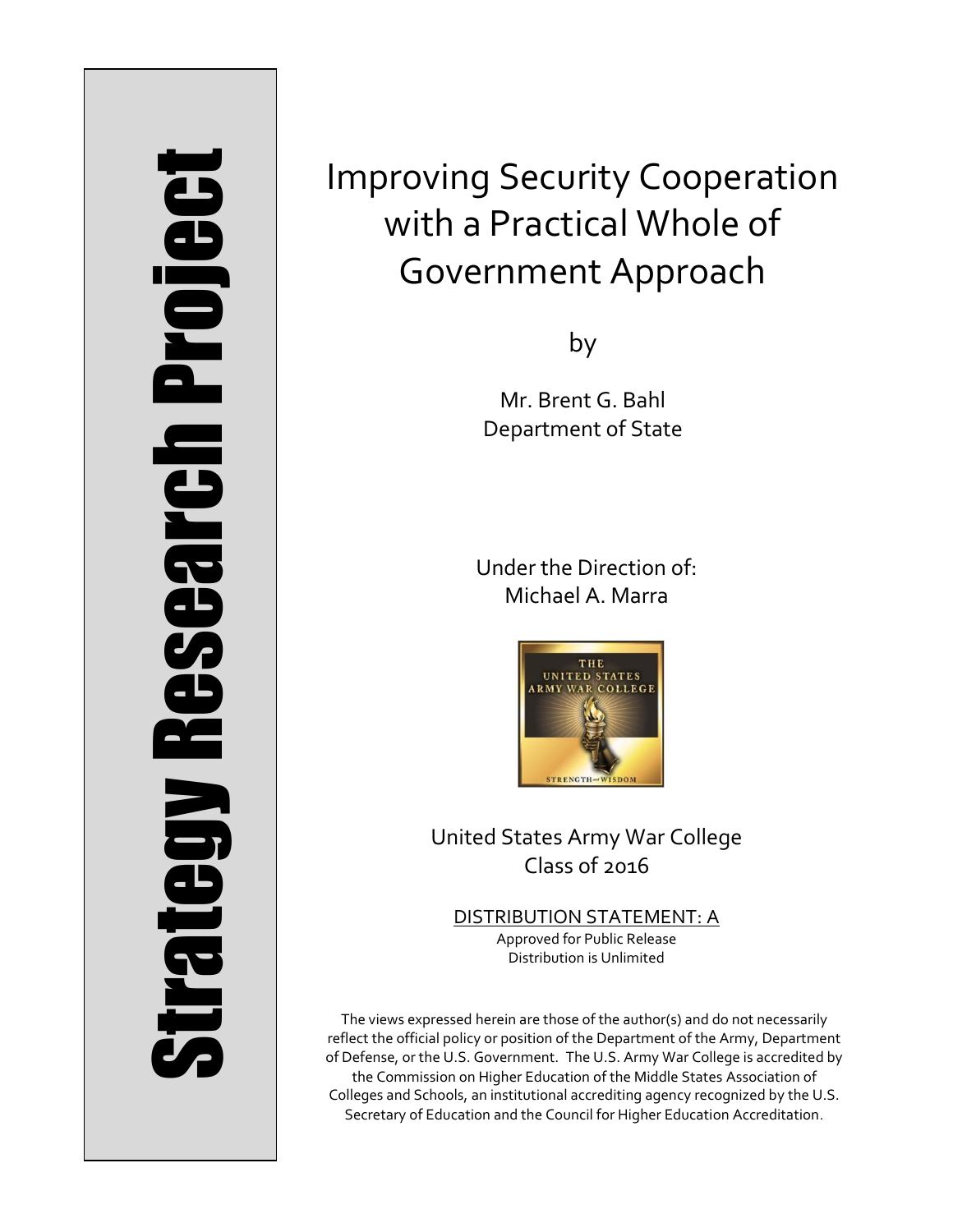| The public reporting burden for this collection of information is estimated to average 1 hour per response, including the time for reviewing instructions, searching existing data sources, gathering and<br>maintaining the data needed, and completing and reviewing the collection of information. Send comments regarding this burden estimate or any other aspect of this collection of information, including<br>suggestions for reducing the burden, to Department of Defense, Washington Headquarters Services, Directorate for Information Operations and Reports (0704-0188), 1215 Jefferson Davis Highway, Suite<br>1204, Arlington, VA 22202-4302. Respondents should be aware that notwithstanding any other provision of law, no person shall be subject to any penalty for failing to comply with a collection of information<br>if it does not display a currently valid OMB control number. PLEASE DO NOT RETURN YOUR FORM TO THE ABOVE ADDRESS.<br>3. DATES COVERED (From - To)<br>1. REPORT DATE (DD-MM-YYYY)<br>2. REPORT TYPE<br>STRATEGY RESEARCH PROJECT<br>01-04-2016<br><b>4. TITLE AND SUBTITLE</b><br><b>5a. CONTRACT NUMBER</b><br>Improving Security Cooperation with a Practical Whole of Government<br><b>5b. GRANT NUMBER</b><br>Approach<br><b>5c. PROGRAM ELEMENT NUMBER</b><br>6. AUTHOR(S)<br><b>5d. PROJECT NUMBER</b><br>Mr. Brent G. Bahl<br><b>5e. TASK NUMBER</b><br>Department of State<br><b>5f. WORK UNIT NUMBER</b><br>7. PERFORMING ORGANIZATION NAME(S) AND ADDRESS(ES)<br>8. PERFORMING ORGANIZATION<br><b>REPORT NUMBER</b><br>Michael A. Marra<br>9. SPONSORING/MONITORING AGENCY NAME(S) AND ADDRESS(ES)<br>10. SPONSOR/MONITOR'S ACRONYM(S)<br>U.S. Army War College, 122 Forbes Avenue, Carlisle, PA 17013<br><b>11. SPONSOR/MONITOR'S REPORT</b><br><b>NUMBER(S)</b><br><b>12. DISTRIBUTION / AVAILABILITY STATEMENT</b><br>Distribution A: Approved for Public Release. Distribution is Unlimited.<br>Please consider submitting to DTIC for worldwide availability? YES: $\boxtimes$ or NO: $\Box$ (student check one)<br>Project Adviser recommends DTIC submission?<br>YES: $\boxtimes$ or NO: $\Box$ (PA check one)<br><b>13. SUPPLEMENTARY NOTES</b><br>Word Count: 6025<br><b>14. ABSTRACT</b><br>The 2015 National Military Strategy identified strengthening the U.S.' global network of allies and partners<br>as a national military objective. Specifically how to provide security force assistance (SFA) is an Army<br>Warfighting Challenge. However, Geographic Combat Commands (GCC) have conducted security<br>cooperation, including SFA, with varying results. While structural inefficiencies are widely acknowledged, it<br>is unlikely the underlying law will change significantly in the near term. This paper proposes as a practical<br>matter, GCCs should increase cooperation with Ambassadors and better employ the senior defense<br>official/defense attaché (SDO/DATT) to leverage country teams to develop a Common Operating Picture<br>(COP) of the countries receiving the security assistance. This will result in increased and shared situational<br>awareness and unity of effort between the GCC and the Country Team. Security cooperation officers<br>(SCO) should consider adopting a more balanced approach to cooperation and assistance and GCC<br>deploy a Special Operations Command – Forward, if appropriate. These practical measures will result in<br>better implementation of security cooperation.<br><b>15. SUBJECT TERMS</b><br>Country Team, COM, GCC, SDO<br>16. SECURITY CLASSIFICATION OF:<br>18. NUMBER OF PAGES<br>19a. NAME OF RESPONSIBLE PERSON<br><b>17. LIMITATION</b><br><b>OF ABSTRACT</b><br>34<br>c. THIS PAGE<br>a. REPORT<br><b>b. ABSTRACT</b><br>19b. TELEPHONE NUMBER (w/area code)<br>UU<br>UU<br>UU<br>UU | <b>REPORT DOCUMENTATION PAGE</b> |  |  | Form Approved--OMB No. 0704-0188 |  |
|---------------------------------------------------------------------------------------------------------------------------------------------------------------------------------------------------------------------------------------------------------------------------------------------------------------------------------------------------------------------------------------------------------------------------------------------------------------------------------------------------------------------------------------------------------------------------------------------------------------------------------------------------------------------------------------------------------------------------------------------------------------------------------------------------------------------------------------------------------------------------------------------------------------------------------------------------------------------------------------------------------------------------------------------------------------------------------------------------------------------------------------------------------------------------------------------------------------------------------------------------------------------------------------------------------------------------------------------------------------------------------------------------------------------------------------------------------------------------------------------------------------------------------------------------------------------------------------------------------------------------------------------------------------------------------------------------------------------------------------------------------------------------------------------------------------------------------------------------------------------------------------------------------------------------------------------------------------------------------------------------------------------------------------------------------------------------------------------------------------------------------------------------------------------------------------------------------------------------------------------------------------------------------------------------------------------------------------------------------------------------------------------------------------------------------------------------------------------------------------------------------------------------------------------------------------------------------------------------------------------------------------------------------------------------------------------------------------------------------------------------------------------------------------------------------------------------------------------------------------------------------------------------------------------------------------------------------------------------------------------------------------------------------------------------------------------------------------------------------------------------------------------------------------------------------------------------------------------------------------------------------------------------------------------------------------------------------------------------------------------------------------------------------------------------------------------------------------------------------------------------------------------------------------------------------------------------------------------------------------------------------------------------------------------------------------------------------------------------------------------------------------------------------------------------------------------------------------------------|----------------------------------|--|--|----------------------------------|--|
|                                                                                                                                                                                                                                                                                                                                                                                                                                                                                                                                                                                                                                                                                                                                                                                                                                                                                                                                                                                                                                                                                                                                                                                                                                                                                                                                                                                                                                                                                                                                                                                                                                                                                                                                                                                                                                                                                                                                                                                                                                                                                                                                                                                                                                                                                                                                                                                                                                                                                                                                                                                                                                                                                                                                                                                                                                                                                                                                                                                                                                                                                                                                                                                                                                                                                                                                                                                                                                                                                                                                                                                                                                                                                                                                                                                                                                                   |                                  |  |  |                                  |  |
|                                                                                                                                                                                                                                                                                                                                                                                                                                                                                                                                                                                                                                                                                                                                                                                                                                                                                                                                                                                                                                                                                                                                                                                                                                                                                                                                                                                                                                                                                                                                                                                                                                                                                                                                                                                                                                                                                                                                                                                                                                                                                                                                                                                                                                                                                                                                                                                                                                                                                                                                                                                                                                                                                                                                                                                                                                                                                                                                                                                                                                                                                                                                                                                                                                                                                                                                                                                                                                                                                                                                                                                                                                                                                                                                                                                                                                                   |                                  |  |  |                                  |  |
|                                                                                                                                                                                                                                                                                                                                                                                                                                                                                                                                                                                                                                                                                                                                                                                                                                                                                                                                                                                                                                                                                                                                                                                                                                                                                                                                                                                                                                                                                                                                                                                                                                                                                                                                                                                                                                                                                                                                                                                                                                                                                                                                                                                                                                                                                                                                                                                                                                                                                                                                                                                                                                                                                                                                                                                                                                                                                                                                                                                                                                                                                                                                                                                                                                                                                                                                                                                                                                                                                                                                                                                                                                                                                                                                                                                                                                                   |                                  |  |  |                                  |  |
|                                                                                                                                                                                                                                                                                                                                                                                                                                                                                                                                                                                                                                                                                                                                                                                                                                                                                                                                                                                                                                                                                                                                                                                                                                                                                                                                                                                                                                                                                                                                                                                                                                                                                                                                                                                                                                                                                                                                                                                                                                                                                                                                                                                                                                                                                                                                                                                                                                                                                                                                                                                                                                                                                                                                                                                                                                                                                                                                                                                                                                                                                                                                                                                                                                                                                                                                                                                                                                                                                                                                                                                                                                                                                                                                                                                                                                                   |                                  |  |  |                                  |  |
|                                                                                                                                                                                                                                                                                                                                                                                                                                                                                                                                                                                                                                                                                                                                                                                                                                                                                                                                                                                                                                                                                                                                                                                                                                                                                                                                                                                                                                                                                                                                                                                                                                                                                                                                                                                                                                                                                                                                                                                                                                                                                                                                                                                                                                                                                                                                                                                                                                                                                                                                                                                                                                                                                                                                                                                                                                                                                                                                                                                                                                                                                                                                                                                                                                                                                                                                                                                                                                                                                                                                                                                                                                                                                                                                                                                                                                                   |                                  |  |  |                                  |  |
|                                                                                                                                                                                                                                                                                                                                                                                                                                                                                                                                                                                                                                                                                                                                                                                                                                                                                                                                                                                                                                                                                                                                                                                                                                                                                                                                                                                                                                                                                                                                                                                                                                                                                                                                                                                                                                                                                                                                                                                                                                                                                                                                                                                                                                                                                                                                                                                                                                                                                                                                                                                                                                                                                                                                                                                                                                                                                                                                                                                                                                                                                                                                                                                                                                                                                                                                                                                                                                                                                                                                                                                                                                                                                                                                                                                                                                                   |                                  |  |  |                                  |  |
|                                                                                                                                                                                                                                                                                                                                                                                                                                                                                                                                                                                                                                                                                                                                                                                                                                                                                                                                                                                                                                                                                                                                                                                                                                                                                                                                                                                                                                                                                                                                                                                                                                                                                                                                                                                                                                                                                                                                                                                                                                                                                                                                                                                                                                                                                                                                                                                                                                                                                                                                                                                                                                                                                                                                                                                                                                                                                                                                                                                                                                                                                                                                                                                                                                                                                                                                                                                                                                                                                                                                                                                                                                                                                                                                                                                                                                                   |                                  |  |  |                                  |  |
|                                                                                                                                                                                                                                                                                                                                                                                                                                                                                                                                                                                                                                                                                                                                                                                                                                                                                                                                                                                                                                                                                                                                                                                                                                                                                                                                                                                                                                                                                                                                                                                                                                                                                                                                                                                                                                                                                                                                                                                                                                                                                                                                                                                                                                                                                                                                                                                                                                                                                                                                                                                                                                                                                                                                                                                                                                                                                                                                                                                                                                                                                                                                                                                                                                                                                                                                                                                                                                                                                                                                                                                                                                                                                                                                                                                                                                                   |                                  |  |  |                                  |  |
|                                                                                                                                                                                                                                                                                                                                                                                                                                                                                                                                                                                                                                                                                                                                                                                                                                                                                                                                                                                                                                                                                                                                                                                                                                                                                                                                                                                                                                                                                                                                                                                                                                                                                                                                                                                                                                                                                                                                                                                                                                                                                                                                                                                                                                                                                                                                                                                                                                                                                                                                                                                                                                                                                                                                                                                                                                                                                                                                                                                                                                                                                                                                                                                                                                                                                                                                                                                                                                                                                                                                                                                                                                                                                                                                                                                                                                                   |                                  |  |  |                                  |  |
|                                                                                                                                                                                                                                                                                                                                                                                                                                                                                                                                                                                                                                                                                                                                                                                                                                                                                                                                                                                                                                                                                                                                                                                                                                                                                                                                                                                                                                                                                                                                                                                                                                                                                                                                                                                                                                                                                                                                                                                                                                                                                                                                                                                                                                                                                                                                                                                                                                                                                                                                                                                                                                                                                                                                                                                                                                                                                                                                                                                                                                                                                                                                                                                                                                                                                                                                                                                                                                                                                                                                                                                                                                                                                                                                                                                                                                                   |                                  |  |  |                                  |  |
|                                                                                                                                                                                                                                                                                                                                                                                                                                                                                                                                                                                                                                                                                                                                                                                                                                                                                                                                                                                                                                                                                                                                                                                                                                                                                                                                                                                                                                                                                                                                                                                                                                                                                                                                                                                                                                                                                                                                                                                                                                                                                                                                                                                                                                                                                                                                                                                                                                                                                                                                                                                                                                                                                                                                                                                                                                                                                                                                                                                                                                                                                                                                                                                                                                                                                                                                                                                                                                                                                                                                                                                                                                                                                                                                                                                                                                                   |                                  |  |  |                                  |  |
|                                                                                                                                                                                                                                                                                                                                                                                                                                                                                                                                                                                                                                                                                                                                                                                                                                                                                                                                                                                                                                                                                                                                                                                                                                                                                                                                                                                                                                                                                                                                                                                                                                                                                                                                                                                                                                                                                                                                                                                                                                                                                                                                                                                                                                                                                                                                                                                                                                                                                                                                                                                                                                                                                                                                                                                                                                                                                                                                                                                                                                                                                                                                                                                                                                                                                                                                                                                                                                                                                                                                                                                                                                                                                                                                                                                                                                                   |                                  |  |  |                                  |  |
|                                                                                                                                                                                                                                                                                                                                                                                                                                                                                                                                                                                                                                                                                                                                                                                                                                                                                                                                                                                                                                                                                                                                                                                                                                                                                                                                                                                                                                                                                                                                                                                                                                                                                                                                                                                                                                                                                                                                                                                                                                                                                                                                                                                                                                                                                                                                                                                                                                                                                                                                                                                                                                                                                                                                                                                                                                                                                                                                                                                                                                                                                                                                                                                                                                                                                                                                                                                                                                                                                                                                                                                                                                                                                                                                                                                                                                                   |                                  |  |  |                                  |  |
|                                                                                                                                                                                                                                                                                                                                                                                                                                                                                                                                                                                                                                                                                                                                                                                                                                                                                                                                                                                                                                                                                                                                                                                                                                                                                                                                                                                                                                                                                                                                                                                                                                                                                                                                                                                                                                                                                                                                                                                                                                                                                                                                                                                                                                                                                                                                                                                                                                                                                                                                                                                                                                                                                                                                                                                                                                                                                                                                                                                                                                                                                                                                                                                                                                                                                                                                                                                                                                                                                                                                                                                                                                                                                                                                                                                                                                                   |                                  |  |  |                                  |  |
|                                                                                                                                                                                                                                                                                                                                                                                                                                                                                                                                                                                                                                                                                                                                                                                                                                                                                                                                                                                                                                                                                                                                                                                                                                                                                                                                                                                                                                                                                                                                                                                                                                                                                                                                                                                                                                                                                                                                                                                                                                                                                                                                                                                                                                                                                                                                                                                                                                                                                                                                                                                                                                                                                                                                                                                                                                                                                                                                                                                                                                                                                                                                                                                                                                                                                                                                                                                                                                                                                                                                                                                                                                                                                                                                                                                                                                                   |                                  |  |  |                                  |  |
|                                                                                                                                                                                                                                                                                                                                                                                                                                                                                                                                                                                                                                                                                                                                                                                                                                                                                                                                                                                                                                                                                                                                                                                                                                                                                                                                                                                                                                                                                                                                                                                                                                                                                                                                                                                                                                                                                                                                                                                                                                                                                                                                                                                                                                                                                                                                                                                                                                                                                                                                                                                                                                                                                                                                                                                                                                                                                                                                                                                                                                                                                                                                                                                                                                                                                                                                                                                                                                                                                                                                                                                                                                                                                                                                                                                                                                                   |                                  |  |  |                                  |  |

**Standard Form 298** (Rev. 8/98), Prescribed by ANSI Std. Z39.18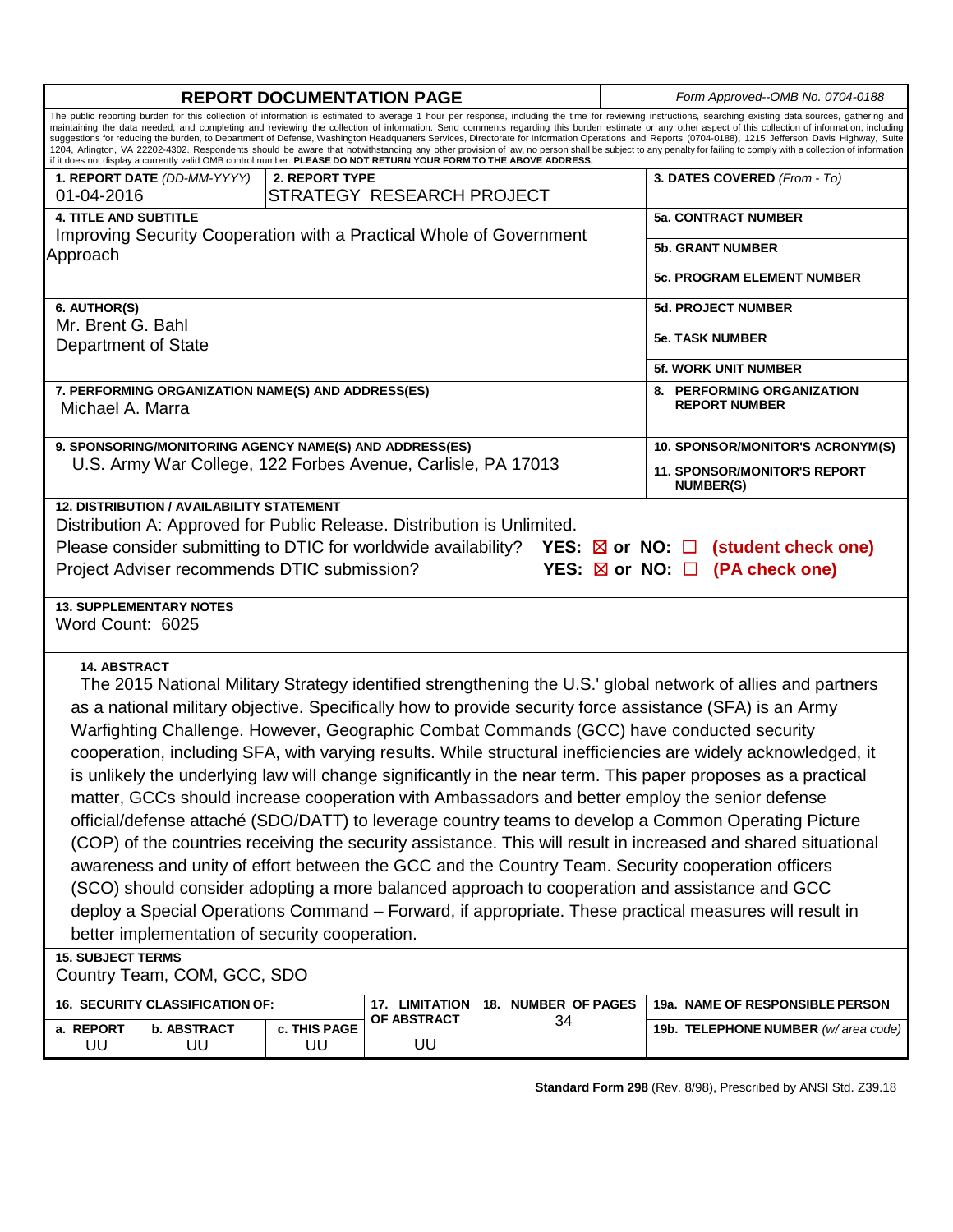## Improving Security Cooperation with a Practical Whole of Government Approach (6025 words)

### **Abstract**

The 2015 National Military Strategy identified strengthening the U.S.' global network of allies and partners as a national military objective. Specifically how to provide security force assistance (SFA) is an Army Warfighting Challenge. However, Geographic Combat Commands (GCC) have conducted security cooperation, including SFA, with varying results. While structural inefficiencies are widely acknowledged, it is unlikely the underlying law will change significantly in the near term. This paper proposes as a practical matter, GCCs should increase cooperation with Ambassadors and better employ the senior defense official/defense attaché (SDO/DATT) to leverage country teams to develop a Common Operating Picture (COP) of the countries receiving the security assistance. This will result in increased and shared situational awareness and unity of effort between the GCC and the Country Team. Security cooperation officers (SCO) should consider adopting a more balanced approach to cooperation and assistance and GCC deploy a Special Operations Command – Forward, if appropriate. These practical measures will result in better implementation of security cooperation.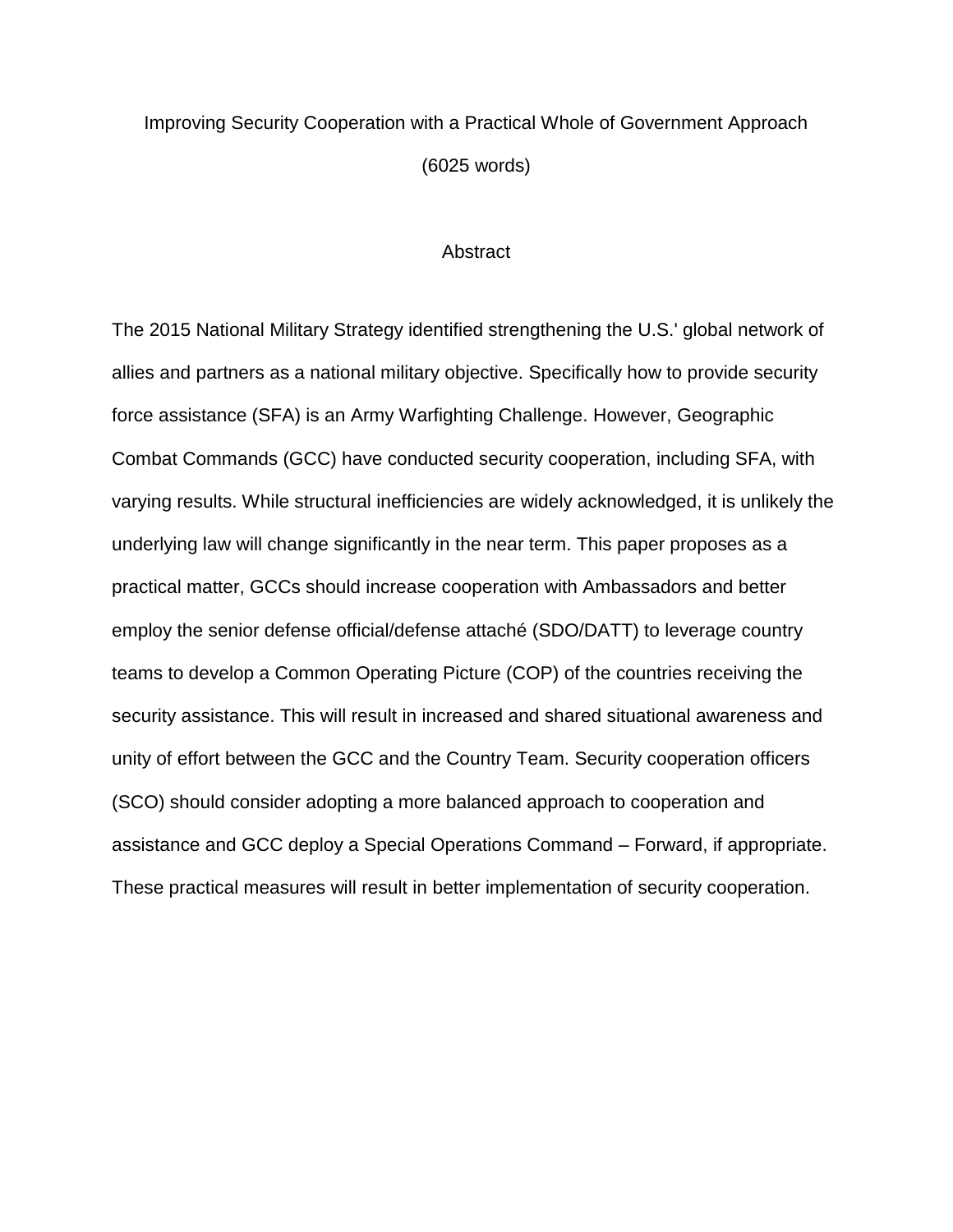### **Improving Security Cooperation with a Practical Whole of Government Approach**

We knew that the military could not build partner capacity alone. We recognized this activity should be done jointly with State, which has the incountry expertise and understanding of broader U.S. foreign policy goals.

-Secretary of Defense Gates<sup>1</sup>

This paper is about security cooperation, a subject of great importance based on strategic guidance from the 2015 recent National Security Strategy (NSS) to "expand scope of cooperation."<sup>2</sup> According to joint doctrine, "security cooperation encompasses all DOD interactions with foreign defense establishments to build defense relationships that promote specific US security interests, develop allied and friendly military capabilities for self-defense and multinational operations, and provide US forces with peacetime and contingency access to a host nation (HN)." <sup>3</sup> The 2015 National Military Strategy (NMS) guidance reiterates this importance and lists "strengthen our global network of allies and partners" as a national military objective. <sup>4</sup> The NMS subsequently expands this to declare that "security cooperation activities are at the heart of our efforts to provide a stabilizing presence in forward theaters" and "we coordinate with other U.S. agencies and mission partners."<sup>5</sup> The U.S. Army also recognizes its importance and listed how to provide Security Force Assistance (SFA) as Army warfighting challenge three.<sup>6</sup>

I will establish that security cooperation has a growing role and that it will continue to be important. However, despite the fact that the USG regards it as an important task, for some years numerous experts have described the inefficiencies in how the USG implements security cooperation. I will acknowledge there are several cogent recommendations how to change the system. <sup>7</sup> However, they all focus on structural changes that would require congress to pass relevant law. Given that so far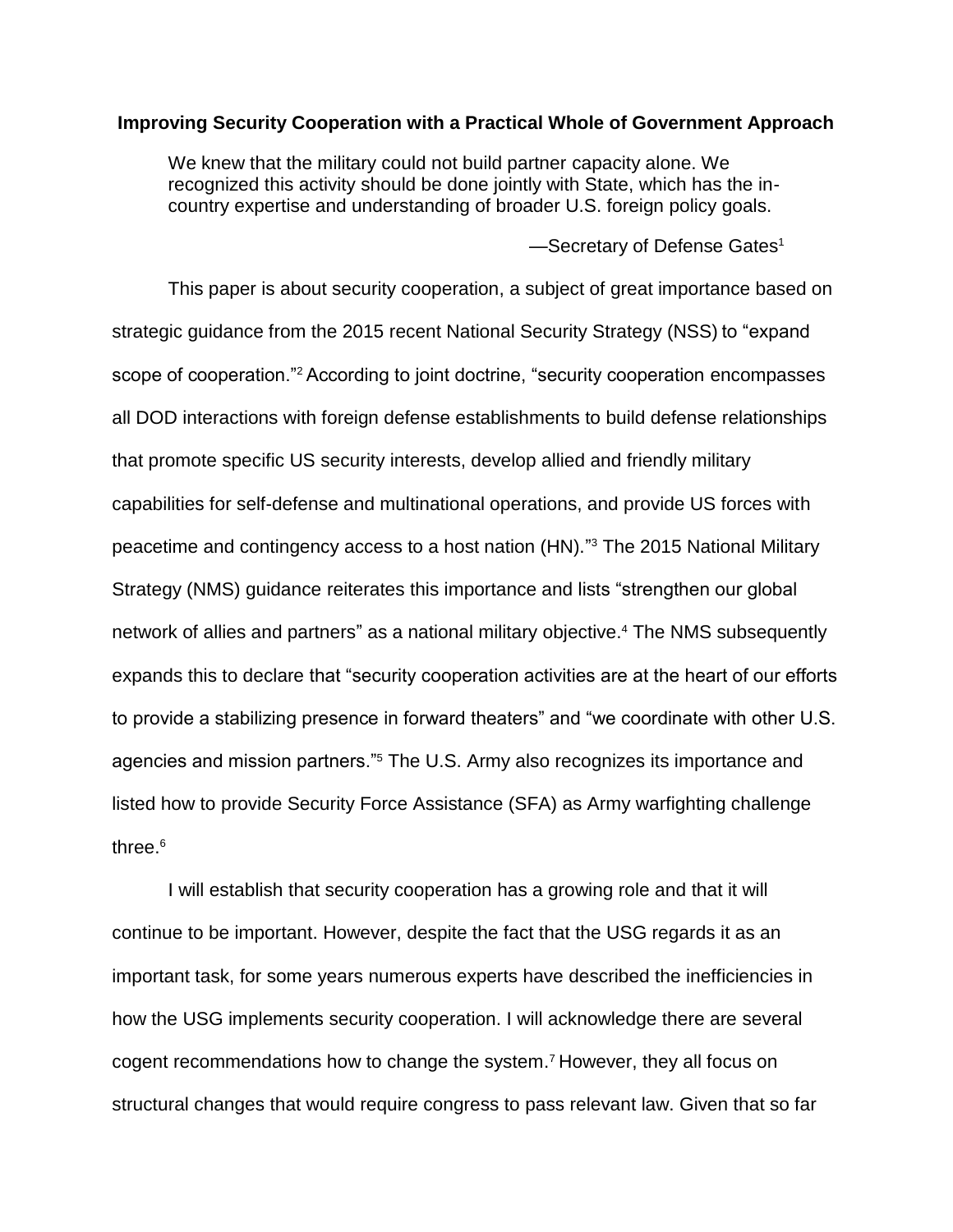those structural changes have not occurred, I argue that for now as a practical solution, each Geographic Combatant Command (GCC) should examine their current practices and look for ways to make improvements in their current practices while operations continue.

Current Joint Operation Planning doctrine recommends, "through all stages of planning for campaigns, contingencies, and crises, Combatant Commanders (CCDR) and subordinate Joint Force Commanders (JFC) should seek to involve relevant USG departments and agencies in planning process." 8 In addition, the interagency nature of the theater campaign plan (TCP) developed by the combatant command means the TCP ought to be aligned with other USG efforts.<sup>9</sup> However, while this is the ideal, in practice there are often lapses that diminish the overall effort.

Strategic planning done by the Department of State (DOS) and the U.S. Agency for International Development (USAID) informs the TCP and "should complement and support State's broader foreign policy objectives." <sup>10</sup> Specifically regarding DOS and USAID planning, each U.S. Embassy, led by the Chief of Mission (COM), drafts an Integrated Country Strategy (ICS), which reflects a whole of government approach with input from the interagency members of the country team. The ICS is an overarching strategy describing USG policy priorities and objectives. It also identifies the means by which the USG will use diplomatic engagement, foreign assistance, and other tools to achieve the objectives over a period of the next three years. In Washington, D.C., a Joint Regional Strategy (JRS) is prepared by each geographic bureau that guides priorities and resource allocation, also over a three year period. 11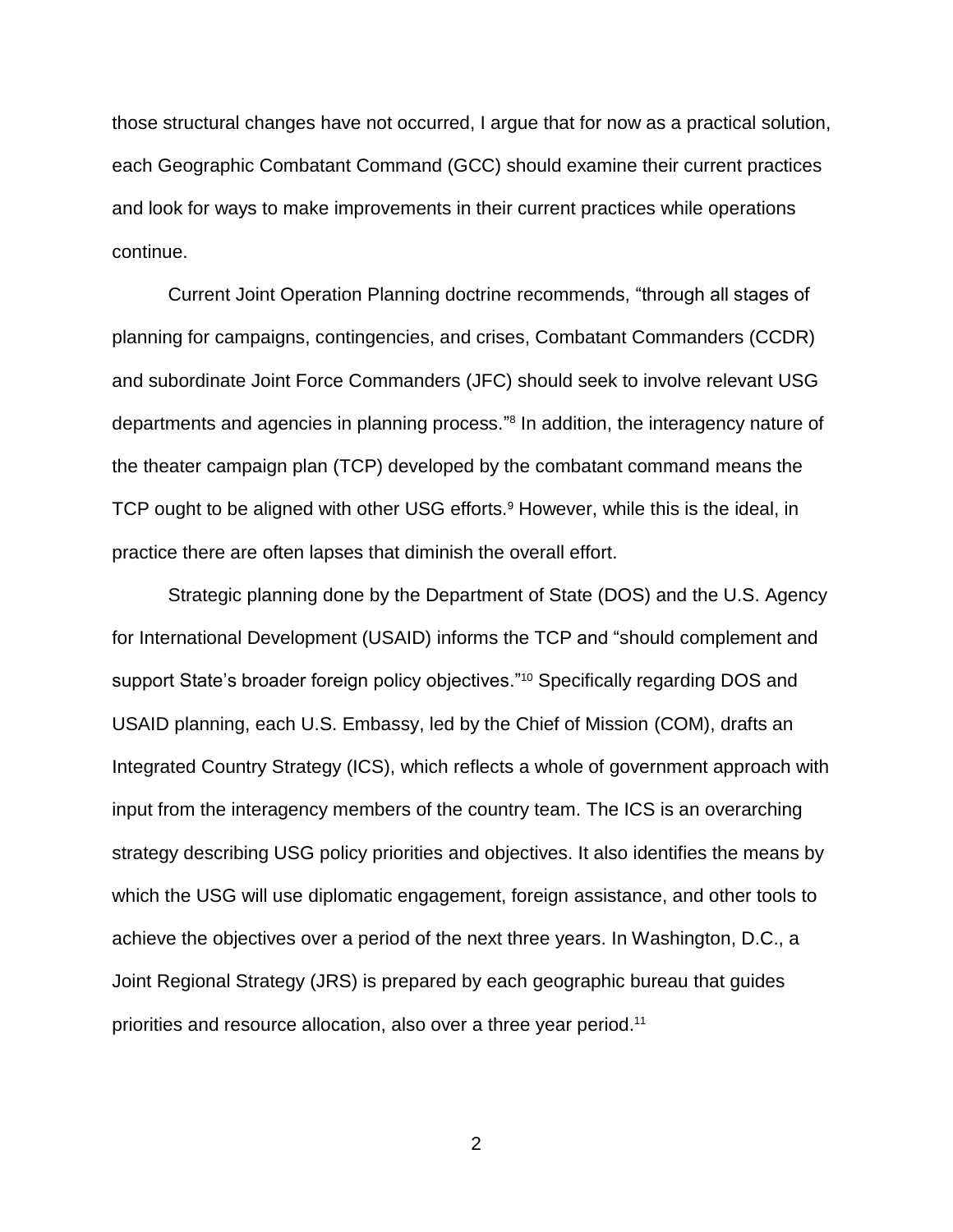GCCs are also recommended to "take full advantage of all resources to coordinate the TCP," including the senior defense official/defense attaché (SDO/DATT), to help align the CCDR's plan with the Ambassador's goals.<sup>12</sup> In a U.S. Embassy, the SDO/DATT is the COM's principal advisor on defense issues and is the defense attaché and chief of the security cooperation organization (SCO), if there is one present.<sup>13</sup> SCO is the generic name for the DOD organization that has the primary responsibility for working with the host nation on security cooperation and security assistance programs. The SCO is typically co-located with the U.S. embassy and is on the country team. "The chief of the SCO is responsible to four authorities: the Ambassador, the SDO/DATT, Commander of the GCC and Director, Defense Security Cooperation Agency (DSCA)."<sup>14</sup>

Despite these doctrinal admonitions, in common practice the degree of interaction between the CCDR, his staff and the relevant Ambassador and country team is often inconsistent. Although many factors contribute to the inconsistency such as levels of USG funding for a country, contingency operations in other parts of the theater that compete for finite resources and attention, often times a significant factor is personality. The individual personalities of the SDO/DATT and the CCDR are key factors. How they engage with each other and with the Ambassador, and to a lesser extent the Partner Nation's Minister of Defense, have a tremendous impact on the success of the overall security cooperation effort. Inadequate interaction at this level can lead to the GCC's incomplete understanding of the circumstances in the partner nation, which then results in a security cooperation program that is less effective than if interaction were better.15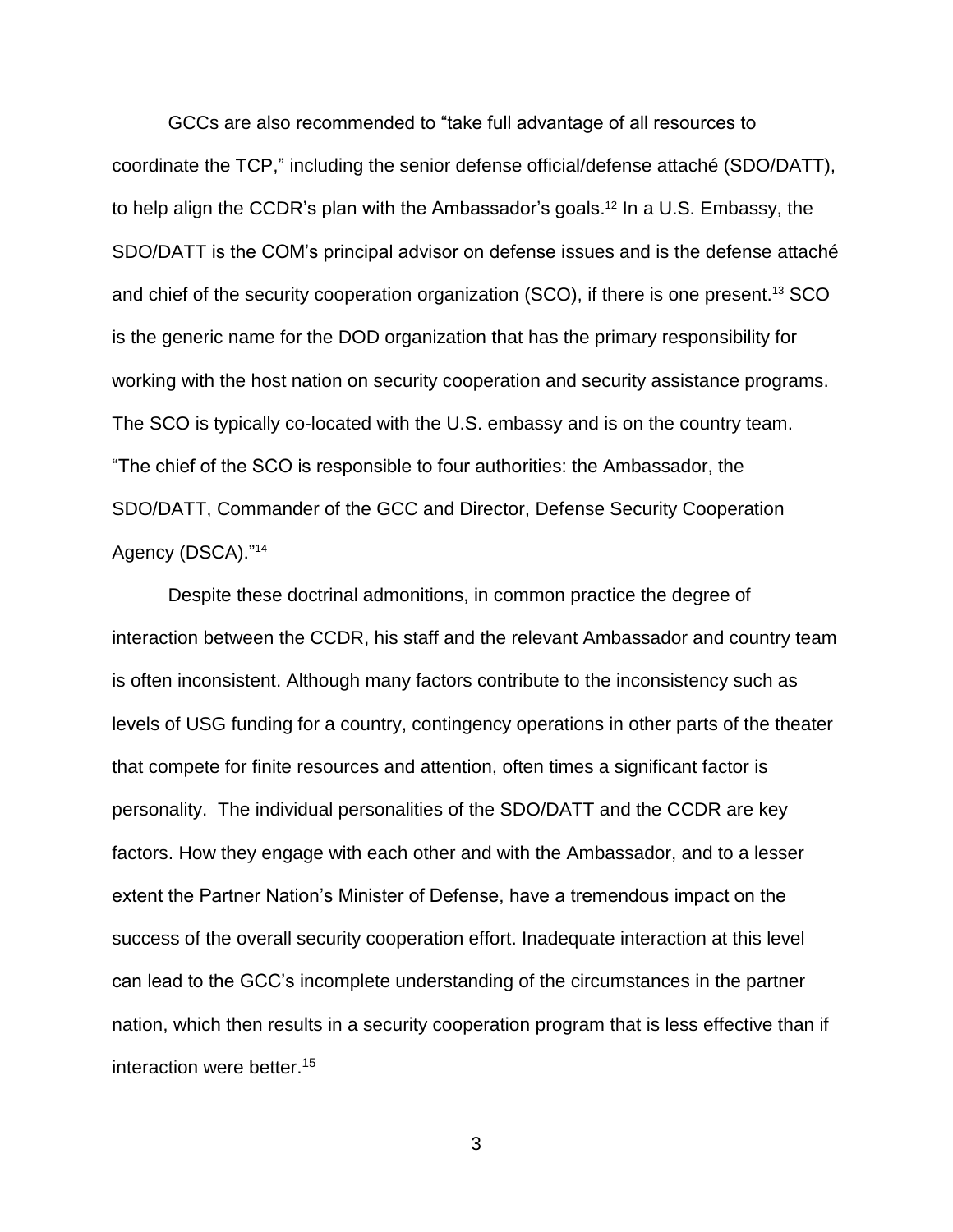

Figure 1: Simplified Country Team Structure in an U.S. Embassy<sup>16</sup>

GCCs should consistently work closely with U.S. Embassy country teams to implement security cooperation. The CCDR optimizes this by establishing and maintaining a partnership with the U.S. Ambassadors to the countries in the GCC's area of operations (AOR). The best mechanism currently available to the GCC to ensure this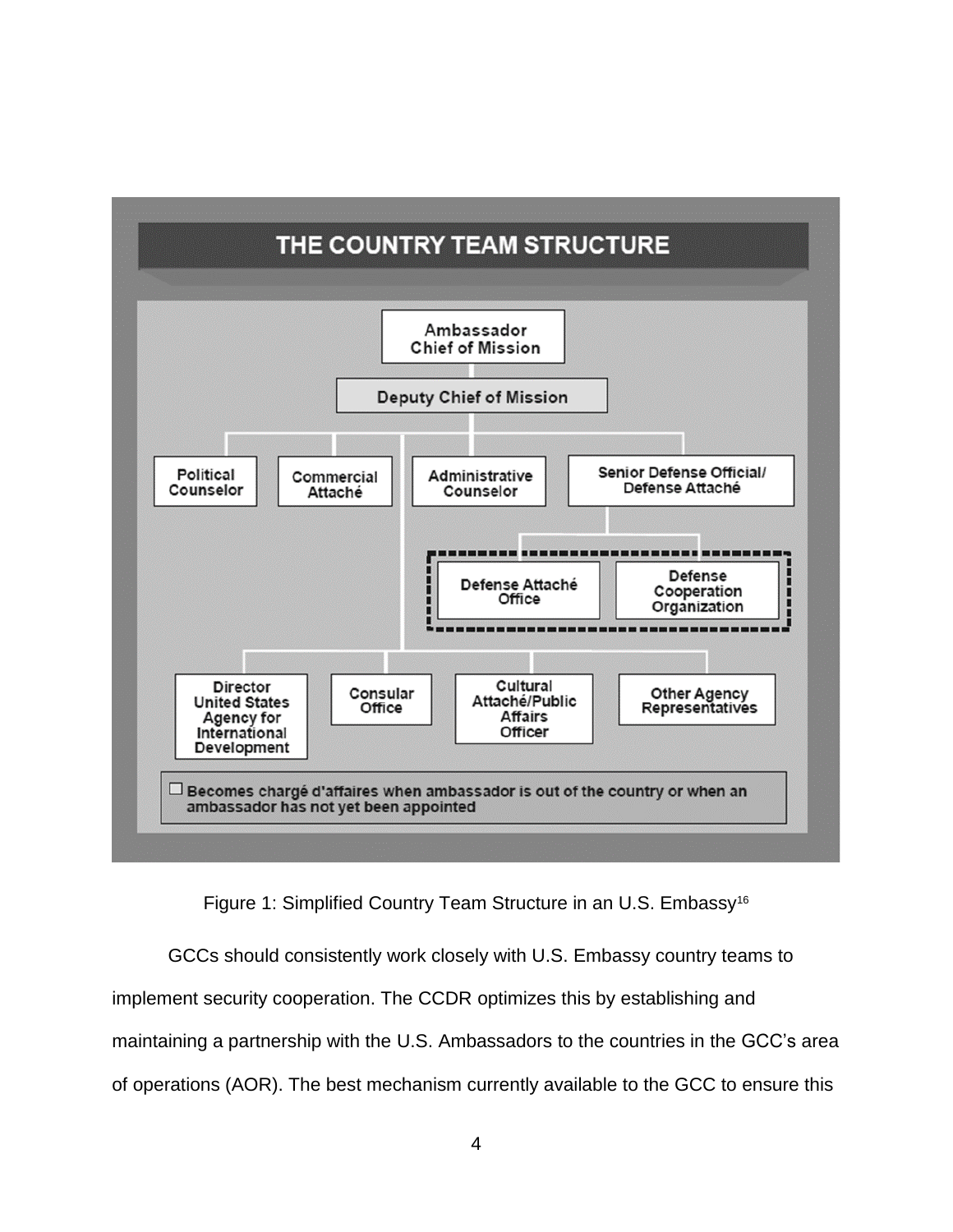occurs is the SDO/DATT, because he is already on the country team and reports to both the CCDR and COM. The SDO/DATT can greatly contribute to the GCC's situational awareness of the country receiving security assistance.

As one SDO/DATT stated, "my success as a Senior Defense Official was a function of my credibility with the U.S. Ambassador who knew the Combatant Commander had confidence in me as both his representative and the Secretary of Defense's representative. Equally as important was the personal relationship that I helped foster between my Combatant Commander and my Ambassador." <sup>17</sup> One on one meetings when possible, supplemented by regular secure video teleconferencing will facilitate the relationship. Sincere interaction at this senior level will foster GCC senior staff establishing and maintaining working level relationship with their counterparts among country team members that will be useful and productive.

Specifically, when drafting the GCC country plan, the GCC staff should work closely with the Embassy's SCO. In addition, if the Theater Special Operations Command (TSOC) deploys a special operations command – forward (SOCFWD), a small, tailored operational-level command and control (C2) element, to the country, it can be another useful link between the country team and GCC. If they have not, the TSOC should consider deploying one.<sup>18</sup> The SDO/DATT, SCO and SOCFWD if present, each have connections to both the GCC and the relevant U.S. Embassy. Better leveraging of them by the GCC will result in increased and shared situational awareness and unity of effort between the GCC and each Country team, improving implementation of security cooperation integrated with the broad categories of U.S. foreign aid administered by the DOS.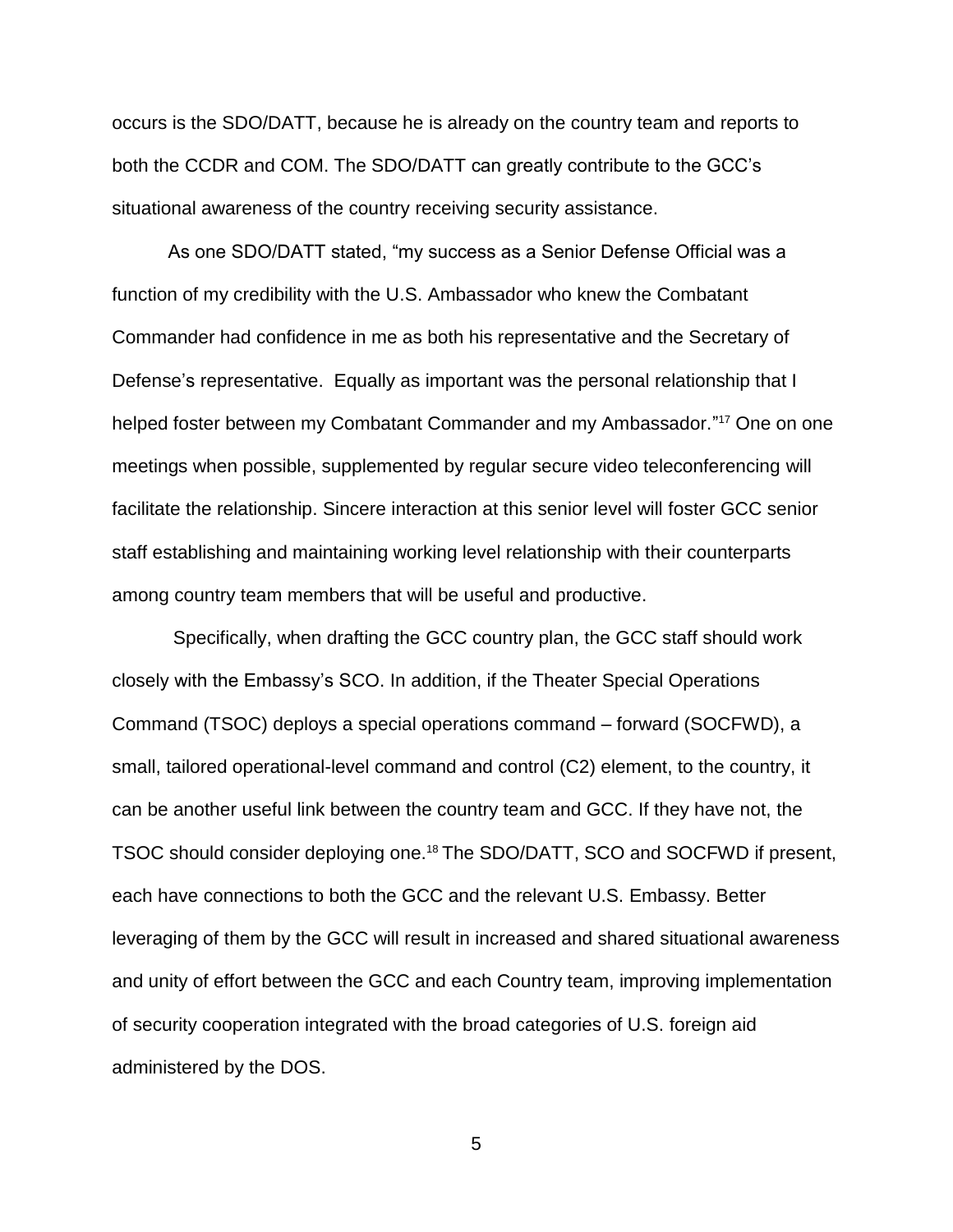### What is Security Cooperation?

While an established concept, over the years DOD has used a number of terms to describe the various aspects of cooperation. As previously noted, JP 1-0 describes security cooperation (SC) as the umbrella term for all DOD activities designed to encourage and enable international partners. In relation to other aspects of steady state activities, "SC has an overarching functional relationship with SA, FID, SFA, SSR and all DOD security related activities."<sup>19</sup>

### **Security Cooperation Framework**



### Figure 2: Security Cooperation: How It All Fits Together<sup>20</sup>

One of the most familiar aspects of security cooperation is security assistance (SA). "The Foreign Assistance Act (FAA) and the Arms Export Control Act (AECA) vest authority for the sale or grant of USG-origin defense articles, services, and technical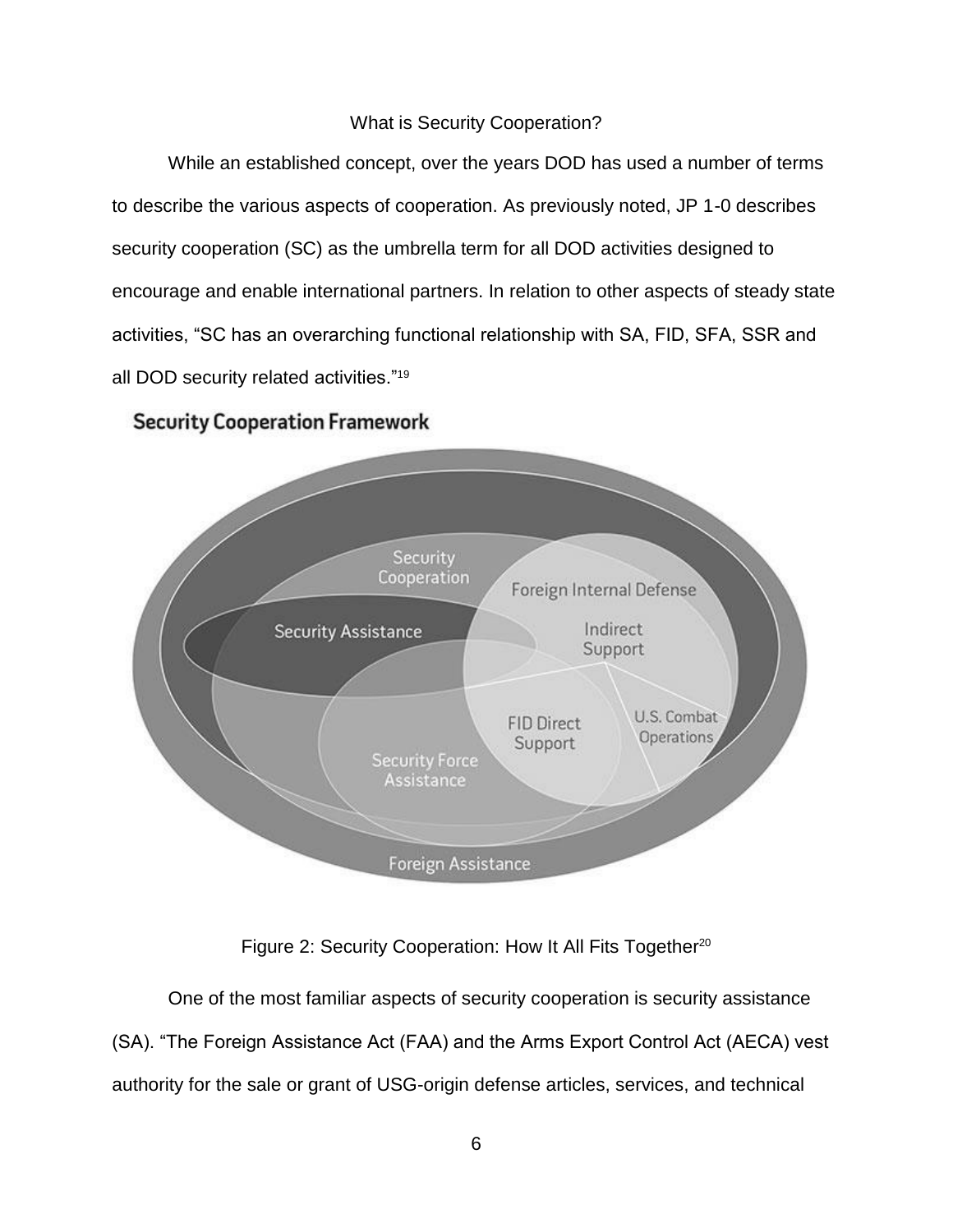data with the President. Executive Order number 12163 granted the Under Secretary for Arms Control and International Security the power to provide consent to these transfers." <sup>21</sup> Title 22 authorizes SA, DSCA to administer it through the SCO in the embassy, and the DOS funds it and exerts general control. Included in SA are Foreign Military Sales (FMS), Foreign Military Financing (FMF) grants and International Military Education and Training (IMET).<sup>22</sup>

Another component of security cooperation is foreign internal defense (FID). Doctrine defines it as "the participation by civilian and military agencies of a government in any of the action programs taken by another government, or other designated organization, to free and protect its society from subversion, lawlessness, insurgency, terrorism, and other threats to their security.<sup>23</sup> The security cooperation effort in Greece from 1947 to 1949 that provided \$600 million in economic and military aid along with civilian and military advisors was the U.S.'s first FID mission of the Cold War.<sup>24</sup>

Despite the fact that the Army lists Security Force Assistance (SFA) as an important task in its warfighting challenges, currently there is no current Joint Publication on the topic. However, Joint Doctrine Note (JDN) 1-13, Security Force Assistance, a pre-doctrinal publication, defines it as "the set of DOD activities that contribute to unified action by the USG to support development of capability and capacity of foreign security forces (FSF) and supporting institutions."<sup>25</sup>

The Georgia train and equip program (GTEP), conducted by the European Command (EUCOM), is a recent example of a SFA operation. An agreement between U.S President Bill Clinton and Georgian President Eduard Shevardnadze created the GTEP and gave it a priority status in both the USG and the host nation, Georgia. The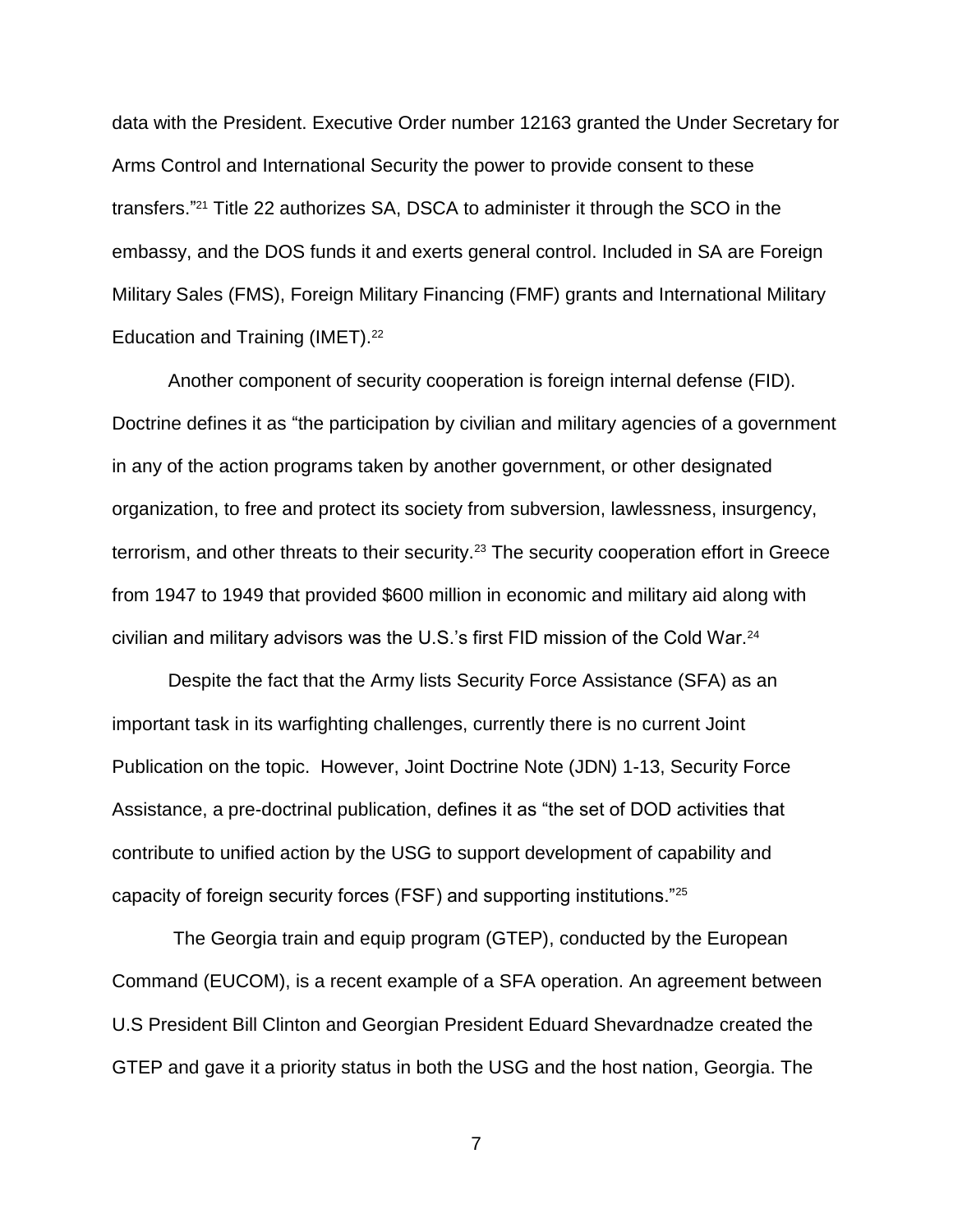multi-year program produced several light infantry battalions that subsequently deployed to both Iraq and Afghanistan as coalition forces. <sup>26</sup> A Rand case study described the GTEP as "U.S. government security cooperation at its best."<sup>27</sup>

Note that while SFA and FID are both components of security cooperation, "SFA activities serve other purposes beyond internal defense."<sup>28</sup> The GTEP operation illustrates this difference between the broader SFA and FID, which focuses solely on the partner nation receiving assistance. In the case of GTEP, after U.S. forces trained and equipped the Georgian troops, their government deployed those troops outside of Georgia itself to participate in coalitions.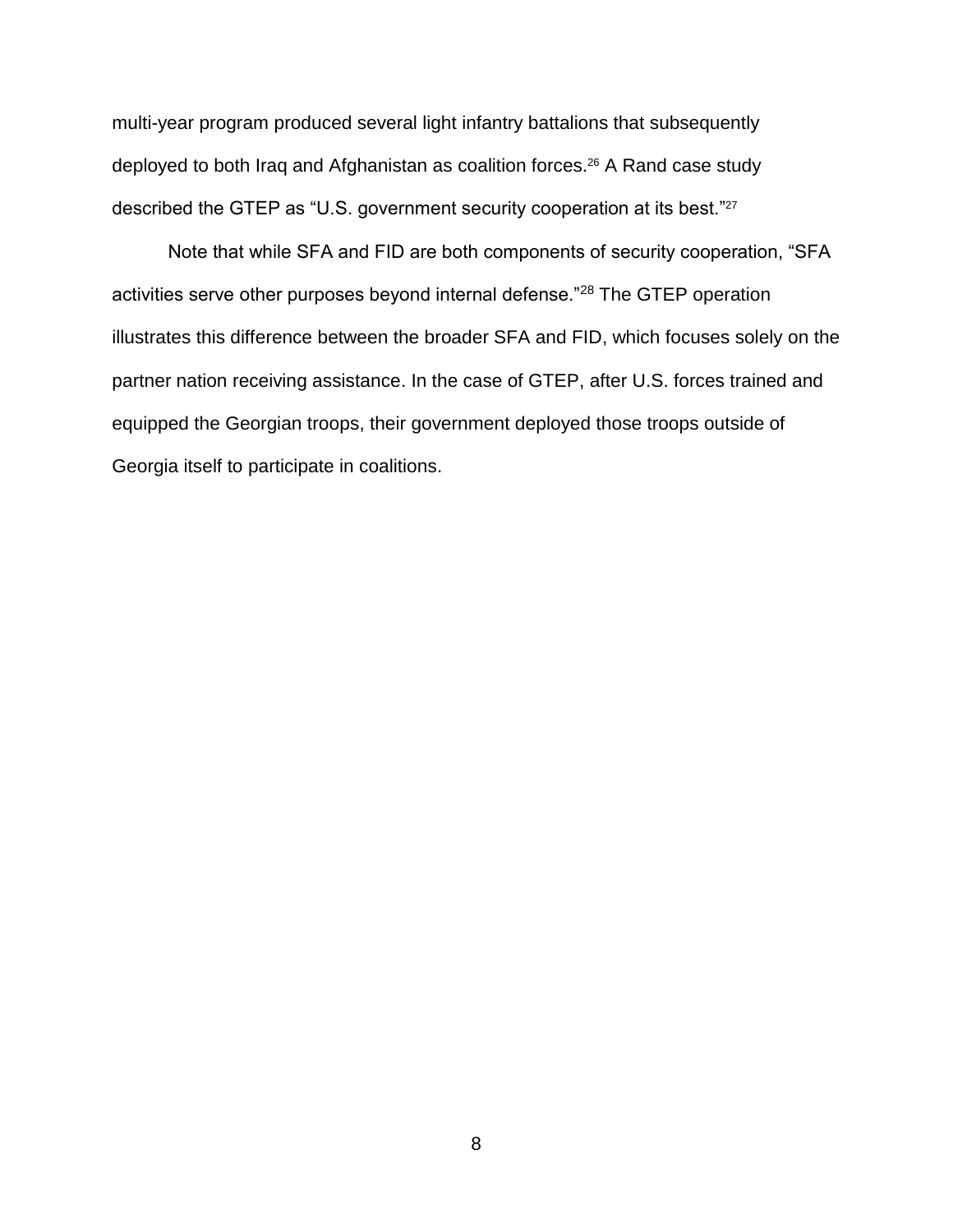

Figure 3: Authorities and Activities in Terms of Means, Ways and Ends<sup>29</sup>

The U.S. military actually conducts SFA with a partner nation. However, given the DOS is the lead U.S. foreign agency and Congress has mandated by statute that the COM direct and supervise all activities in country, he is also involved in coordinating SFA in his country.<sup>30</sup>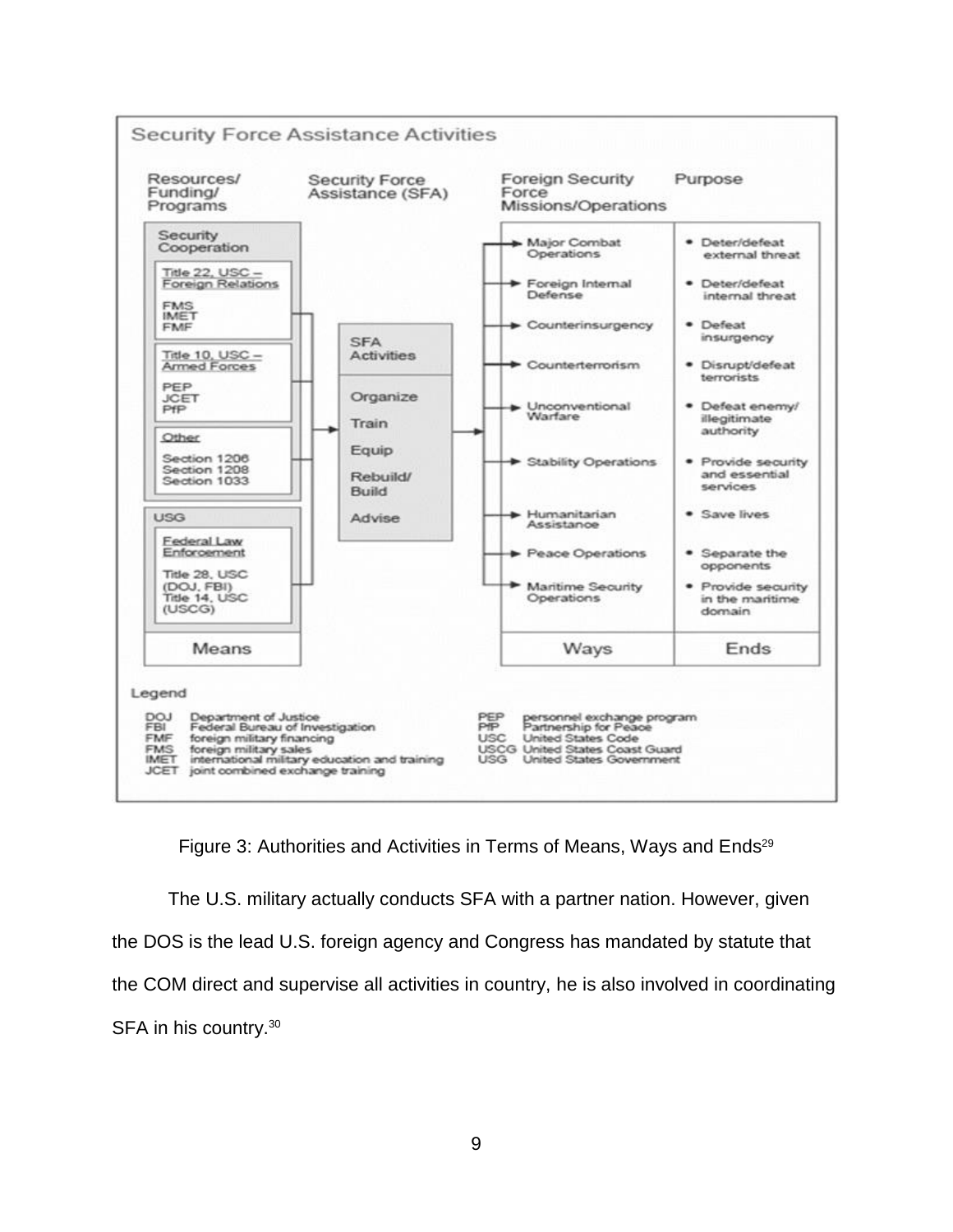

Figure 4: Security Force Assistance Coordination<sup>31</sup>

Related to the COM's role, several bureaus in the DOS also play important roles. The Bureau of Democracy, Human Rights and Labor (DRL) implements the Leahy Amendment, which prohibits the provision of U.S. assistance to foreign security units implicated in gross human rights violations. DRL does this by vetting potential recipients of U.S. military training and assistance for such violations.<sup>32</sup>

The Bureau of Political-Military Affairs is responsible per the AECA for compiling an annual report, commonly called the Javits Report, with the assistance of DSCA. This report lists projected U.S. sales and licensed commercial exports of military equipment and services to other countries above a set dollar threshold during the current year.<sup>33</sup>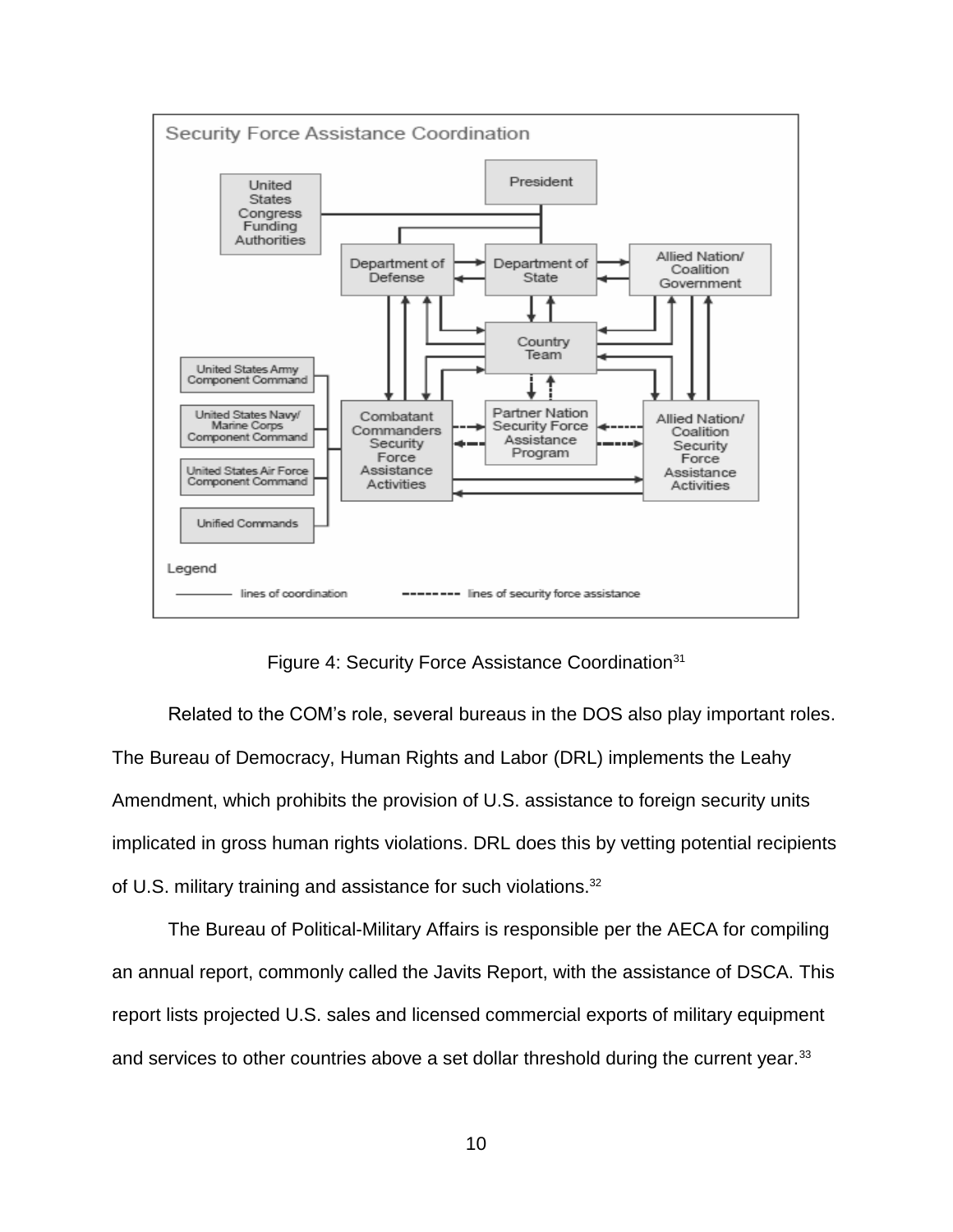Another task under security cooperation, and often conducted concurrently with security force assistance, is security sector reform (SSR). Joint Publication 3-07 defines it as the effort to improve the way a government provides safety, security and justice. It encompasses civilian, law enforcement and military elements and requires a whole of government effort also including intergovernmental organizations.<sup>34</sup>

### Past Successes

Over the past decades, the U.S. has conducted various aspects of security cooperation with numerous successes. A notable example is the Greek Civil War from 1947 to 1949 where unity of effort between embassy and advisors was the key factor to success, which "effectively reformed Greece's security sector and enabling the Greek government to eliminate an insurgency with only a few hundred non-combat troops under the Ambassador's control."<sup>35</sup> In Colombia, from 2001 to the present, Southern Command (SOUTHCOM) and Special Operations Command Southern Command (SOCSOUTH) successfully conducted a building partner capacity operation with the Colombian military, transforming it from a barracks based reaction force to a military that was able to rescue three American hostages without direct U.S. participation. The improvement in the Colombian military also resulted in the insurgents of the Revolutionary Armed Forces of Colombia (FARC) agreeing to a ceasefire and entering into peace talks in 2012.<sup>36</sup> As noted previously, the GTEP has been a very successful SFA operation.

Finally, the 2010 Quadrennial Defense Review described the performance of the Joint Special Operations Task Force – Philippines (JSOTF-P) in Operation Enduring Freedom - Philippines as a successful model.<sup>37</sup> In both Colombia and the Philippines, a SOCFWD element deployed by the TSOC to the partner nation played an important role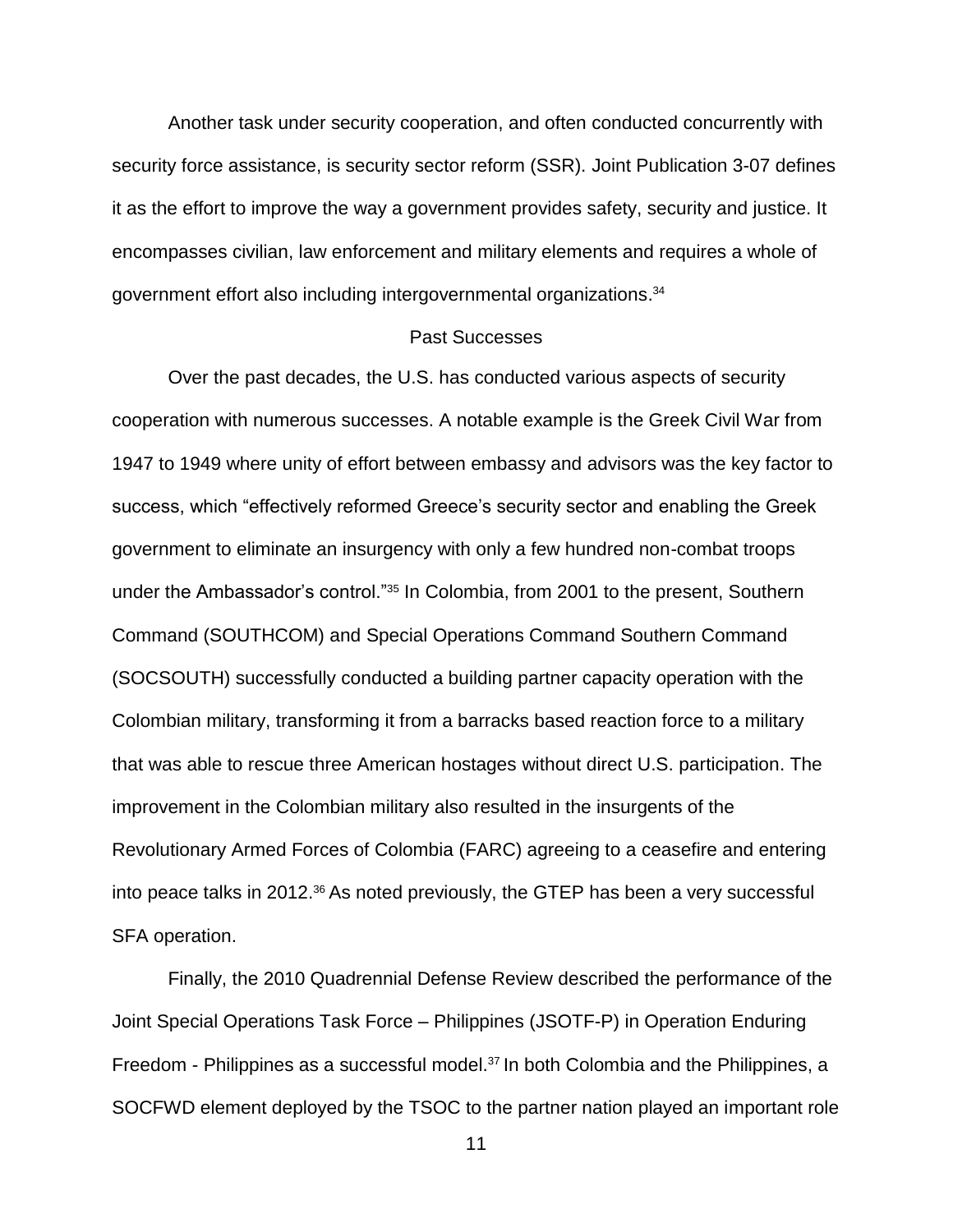in improving the ability of the U.S. military to coordinate with the Ambassador and the country team. In the Philippines in addition to their interaction with Armed Forces of the Philippines, Colonel Fran Beaudette, commander of the JSOTF-P, placed his deputy commander and J9 in the U.S. Embassy in Manila in order to work with the country team daily and JSOTF-P leadership met weekly with the Ambassador, DCM and relevant country team members. Similarly, according to Colonel (retired) Greg Wilson, who twice commanded the SOCFWD element in Colombia, its presence not only improved communications, but it also built trust with both the country team and the partner nation. They achieved a degree of transparency and understanding that was not possible when the TSOC was operating just from its headquarters in Florida.<sup>38</sup>

A common thread to these successful security cooperation operations was the U.S. military made a deliberate effort to work closely with the Ambassador and country team in addition to their focus on assisting the partner nation. They also were able to judge when a potential partner nation was committed as much as the U.S. side was to being successful. There is only one recent successful example of a regional effort and it has been a modest success. Africa Command (AFRICOM) has conducted the Trans Sahara Counter Terrorism Partnership, an interagency security cooperation program under DOS leadership with ten nations in the Sahel and Maghreb, since 2005.<sup>39</sup>

### Recent Setbacks

However, other recent attempts to implement security cooperation regionally have not been as successful. Lieutenant General (Retired) and former Ambassador, Karl W. Eikenberry stated, "Our track record at building security forces over the past 15 years is miserable."40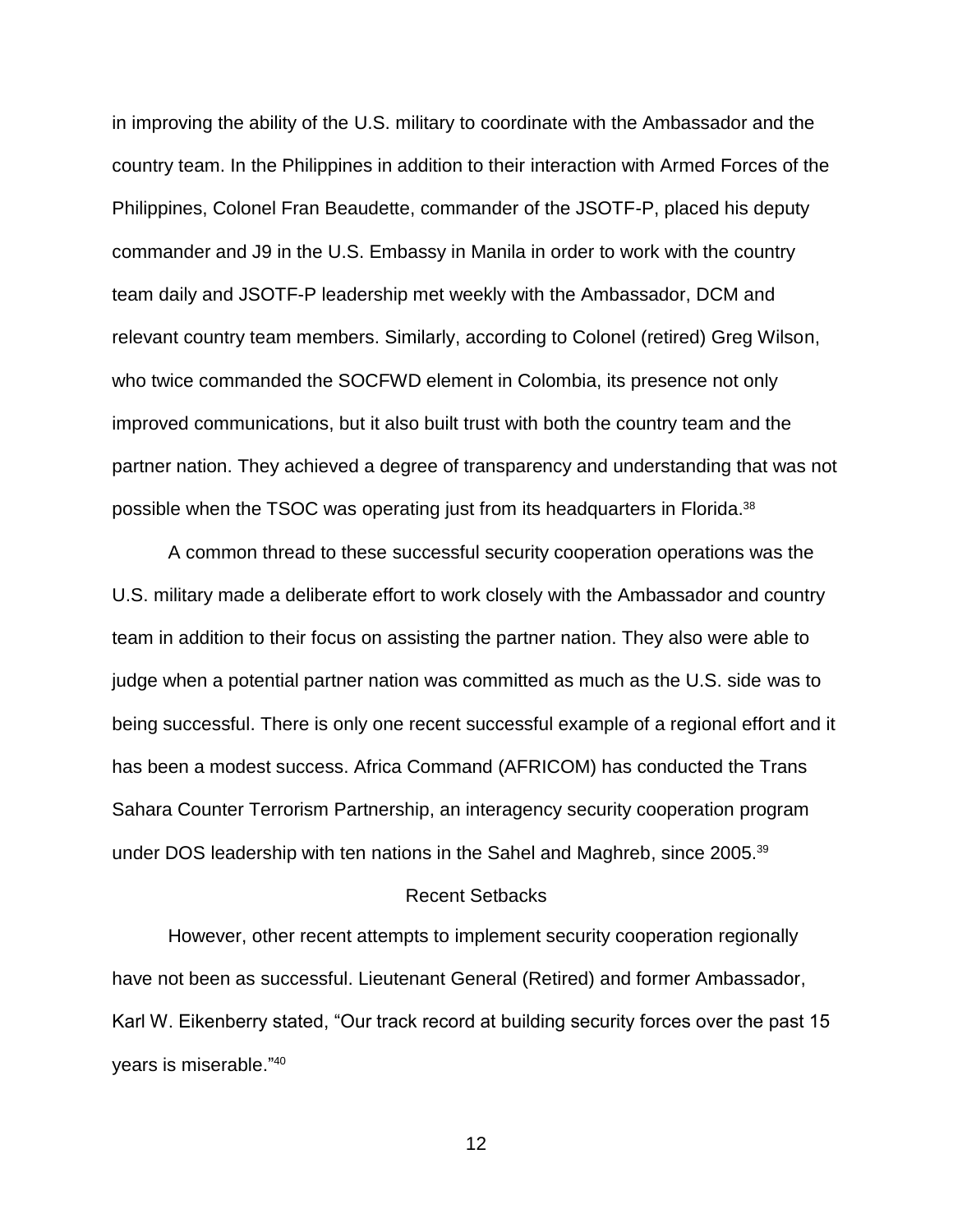For example, U.S. military security force assistance directed at Syria has had little success. U.S. President Barack Obama acknowledged in a recent press conference that "the training-and-equip program" run by the DOD "has not worked the way it was supposed to."<sup>41</sup> CDR, SOCCENT was also named CDR, Combined Joint Interagency Taskforce (CJIATF) – Syria, but SOCCENT was neither located in Syria, nor working with a friendly partner nation military. The typical country team also no longer existed, although there was a DOS envoy for Syria. They were unable to operate inside the partner nation, so instead they tried to identify and screen Syrian resistance members and then train and equip them in multiple foreign locations such as Turkey and Jordan. However, there were significant difficulties in taking this approach. Some of the U.S. trained fighters surrendered their U.S. supplied weapons and ammunition to an Al-Qaida affiliate in Syria, the Al Nusra Front. Subsequently when the U.S. Congress determined that only "four or five" U.S. trained fighters were actually on the ground in Syria rather than the 5,000 planned for the \$500 million that had been authorized, the Administration acknowledged it had failed and closed the U.S. military's program.<sup>42</sup> This effort by Central Command (CENTCOM) appeared to repeat some of the same errors they made in 2003 when authorized \$97 million of equipment to train and equip Iraqi resistance fighters. At that time, of the 6,000 names submitted by Iraqi opposition groups, the U.S. was able to vet just 622 of them and only 73 fighters completed the training program conducted in Hungary.<sup>43</sup>

Recent efforts at SFA with Iraq directed by the Office of Security Cooperation – Iraq (OSC-I) within the U.S. Embassy in Iraq have also had mixed results. An assessment by the DOD Inspector General determined the DOS and DOD disagreed on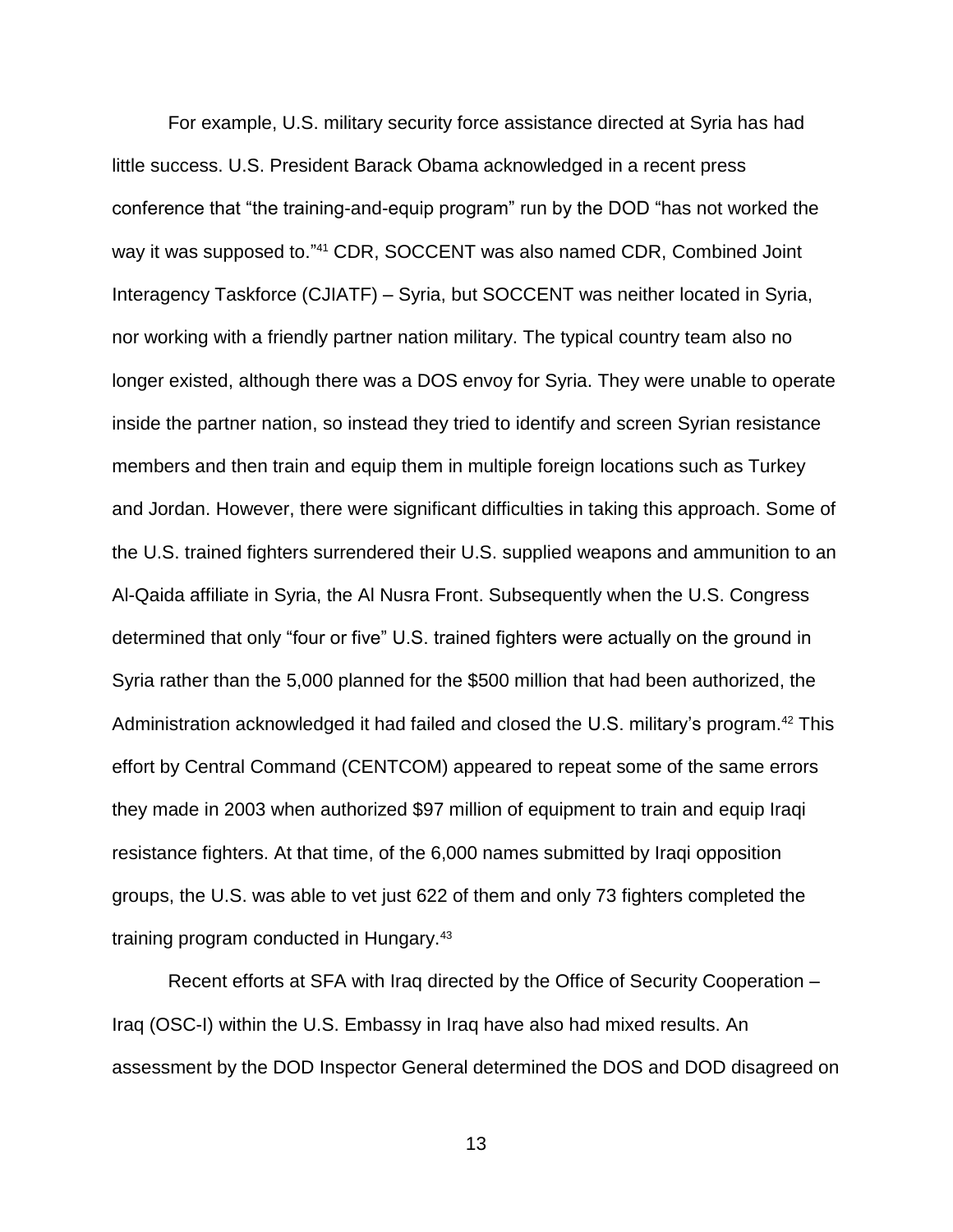the OSC-I mission, described it as not fully integrated into the embassy, noted a SDO/DATT was not designated as required by DOD Directive 5105.75, which also contributed to a lack of clarity and the CENTCOM TCP and Iraq Country Plan were out of date.<sup>44</sup> Despite the approximately \$25 billion spent on training Iraqi troops up until 2011 and the fact they outnumbered the fighters of the Islamic State in Iraq and Syria (ISIS) when attacked, four of the 14 Iraqi Army divisions abandoned their positions and fled Mosul and Tikrit in 2014.<sup>45</sup>

Similar problems can plague even humanitarian assistance efforts. Some 3,000 U.S. military troops deployed at a cost of \$360 million to construct 11 treatment centers at a total cost of \$1.4 billion for the Ebola mission in West Africa. However, medical personnel have treated only 28 patients in the centers and nine of the centers have not had an Ebola patient at all.<sup>46</sup>

While one can see the inherent increased difficulty of conducting a security cooperation operation from afar without close coordination with a country team on ground, programs conducted by the U.S. military in the partner nation have also had problems. Doctrine per JDN 1-13 notes, "SFA activities are part of the unified actions of the GCC and require interagency coordination"<sup>47</sup> However, due to a poor understanding between the senior military leader and the Ambassador, sometimes this coordination has not taken place. In Iraq from 2003 to 2004, the offices of Presidential Envoy Paul Bremer and Lieutenant General Ricardo Sanchez were located in different buildings and they did not routinely coordinate with one another.<sup>48</sup> In Afghanistan, contrary to expectations that Ambassador and retired Lieutenant General Karl Eikenberry and General Stanley McCrystal would get along together well due to their common military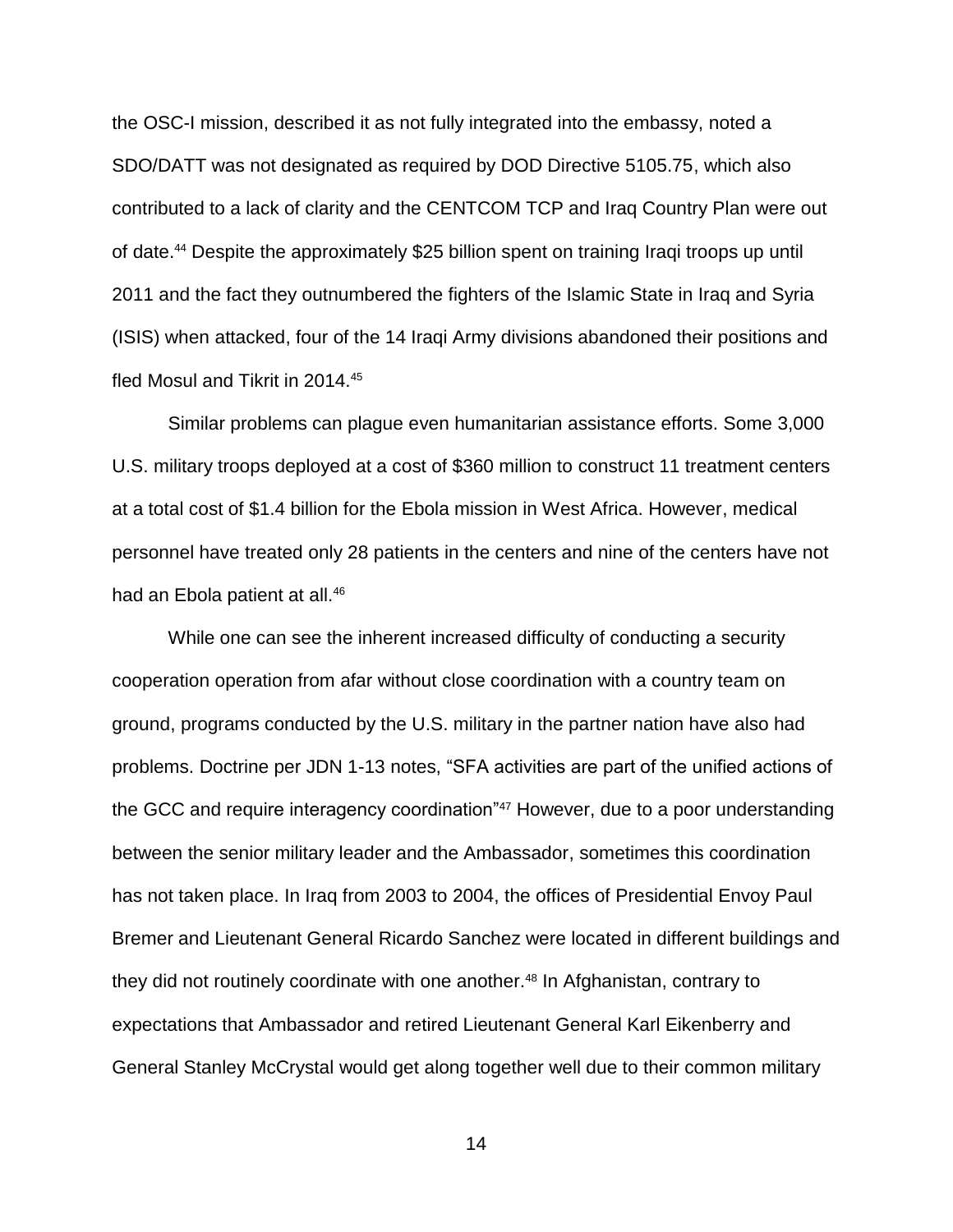background, they did not.<sup>49</sup> Captain Robert Newsom, who from 2010 to 2012 commanded the SOCFWD in Yemen said they were "deeply embedded with the embassy", but also noted, "there was not a lot of cross-talk with respect to how everybody was seeing things."<sup>50</sup>

In addition to the previously described intricacies of the U.S. interagency process, there are myriad forces in the partner nation that can have a counter effect on U.S. security cooperation efforts.



Figure 5: Complexity of Building Partner Capacity<sup>51</sup>

Failure to adequately understand a partner nation's interests and align U.S. efforts with them is often a cause of poor results. Rosa Brooks, Counselor to the Undersecretary of Defense for Policy from 2009 to 2011 writing after the Syria Train and Equip Program had been suspended, observed, "we consistently fail to understand that other people want to pursue what they see as their interests and objectives, not ours. We go into complex foreign conflicts with a profound ignorance of history, language, and culture; as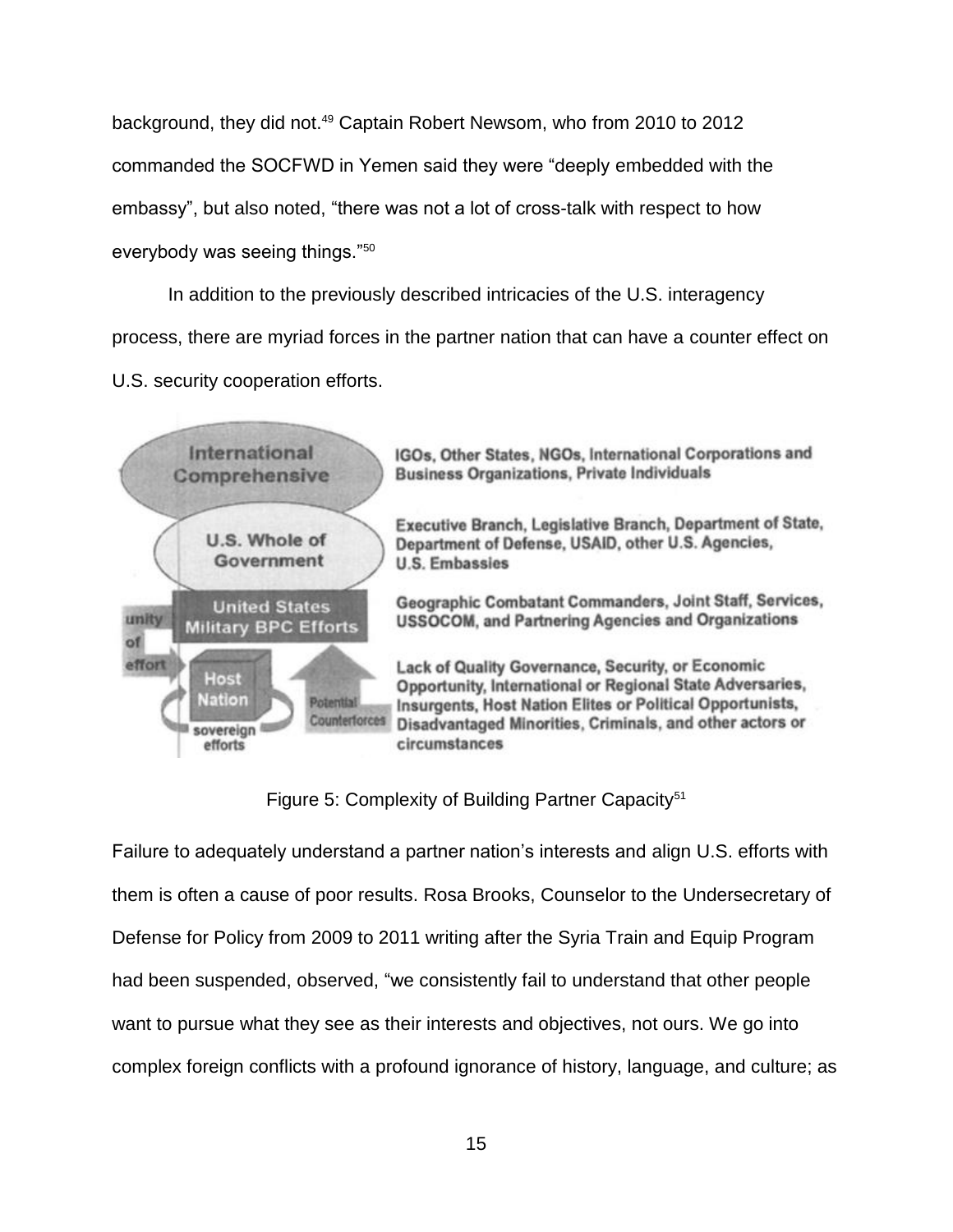a result, we rarely understand the loyalties, commitments, and constraints of those we train." 52

While she was drawing on her experience in DOD, the Organization for Economic Co-Operation and Development (OECD)'s Development Assistance Committee described the greater donor and assistance community as having a similar problem. Donors had difficulty comprehending the overlay of politics, power relationships and incentive structures that affect governance and accountability in the nation they were attempting to achieve results. This failure to understand the situation lead them to make assumptions in their planning that were not aligned political realities on the ground, or did not take into account the interaction between formal and informal political, economic and social processes. They noted donors too often applied approaches used in their own country to developing countries, despite the fact they were not suited to the local contexts and challenges.<sup>53</sup>

According to a recent study by Rand, "U.S. security cooperation efforts will succeed only to the extent that they build on an appropriate understanding of partnernation goals and capabilities."<sup>54</sup> Given these potential pitfalls, what concrete measures can the GCCs, who are the organization implementing security cooperation in the field, take now to improve?

How to Improve the GCC's Ability to Implement Security Assistance

There are two general approaches to improve the ability of the GCCs to implement security assistance. One approach focuses on Washington DC and the other on the field. There have been numerous papers, hearings and discussions, which have accurately described the bureaucratic obstacles to conducting a whole of government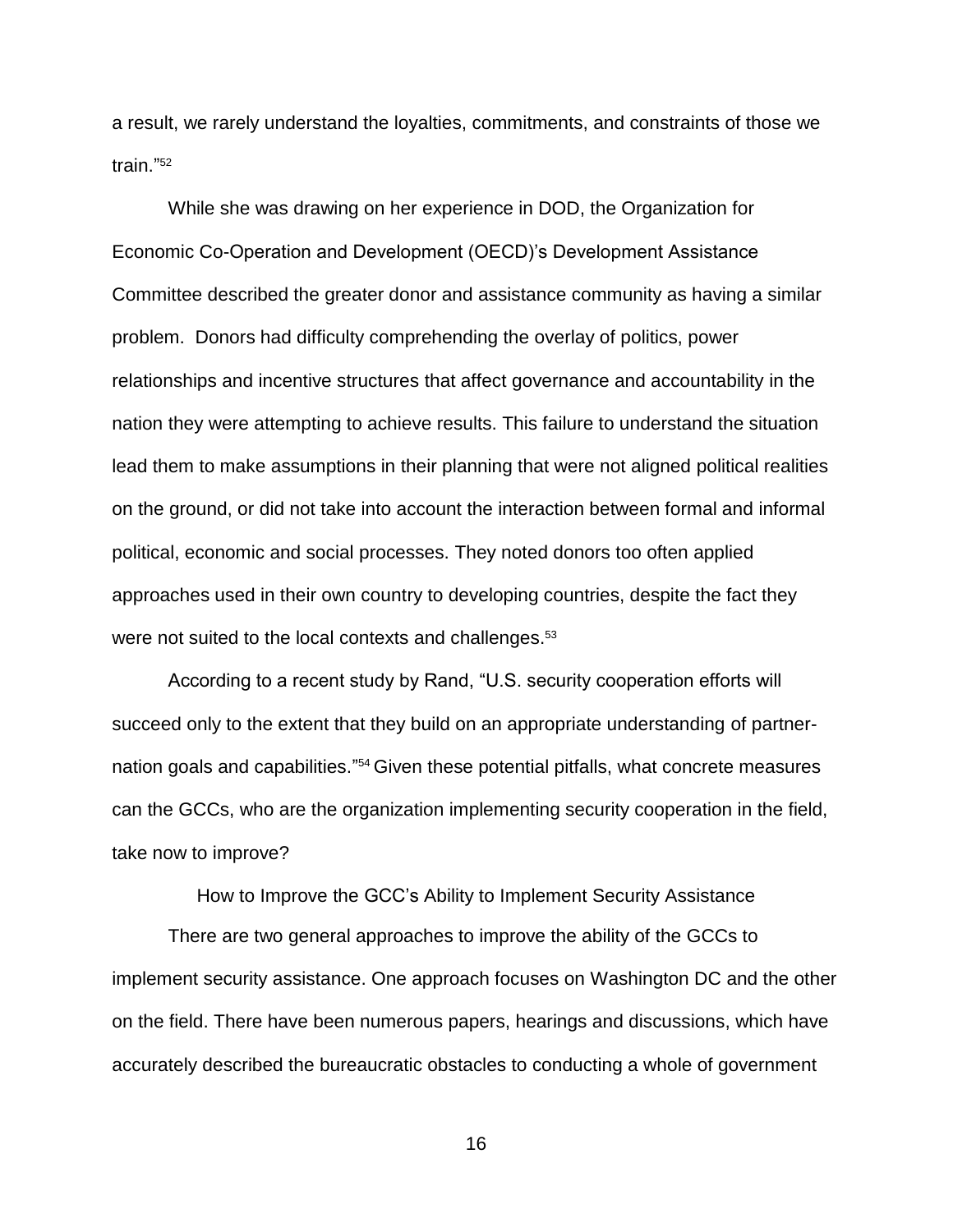approach to security assistance. The overwhelming majority of them recommend solving the problems by making structural changes.

### In Washington, DC

In 2006, the Senate Foreign Relations Committee, chaired by Senator Richard Lugar, published a report on embassies as command posts in the anti-terror campaign. The report recommended that "Ambassadors should be charged with the decision whether to approve all military-related programs implemented in-country" and with regard to special operations forces, "the Ambassador's authority over military activities in-country should be made clear."<sup>55</sup> That would likely require adjustment of authorities under both Titles 10 and 22 of the U.S. code of law.

A year later, Congress included section 1035 in the National Defense Authorization Act for Fiscal Year 2007 (P.L. 109-364). This required the President to submit a report including a plan "on building interagency capacity and enhancing the integration of civilian capabilities of the executive branch with the capabilities of the Armed Forces to enhance the achievement of United States national security goals and objectives." <sup>56</sup> A year after that, during a hearing held in 2008 by the House of Representatives, Committee on Armed Services*,* on building partnership capacity and the interagency process, U.S. Representative Duncan Hunter said, "members of congress have been actively discussing possible reforms in the national security architecture."<sup>57</sup> Regarding such proposals, a Congressional Research Service (CRS) report asserted that they could potentially involve significant reform of congressional funding and authorizing responsibilities for national defense, foreign operations, and intelligence. 58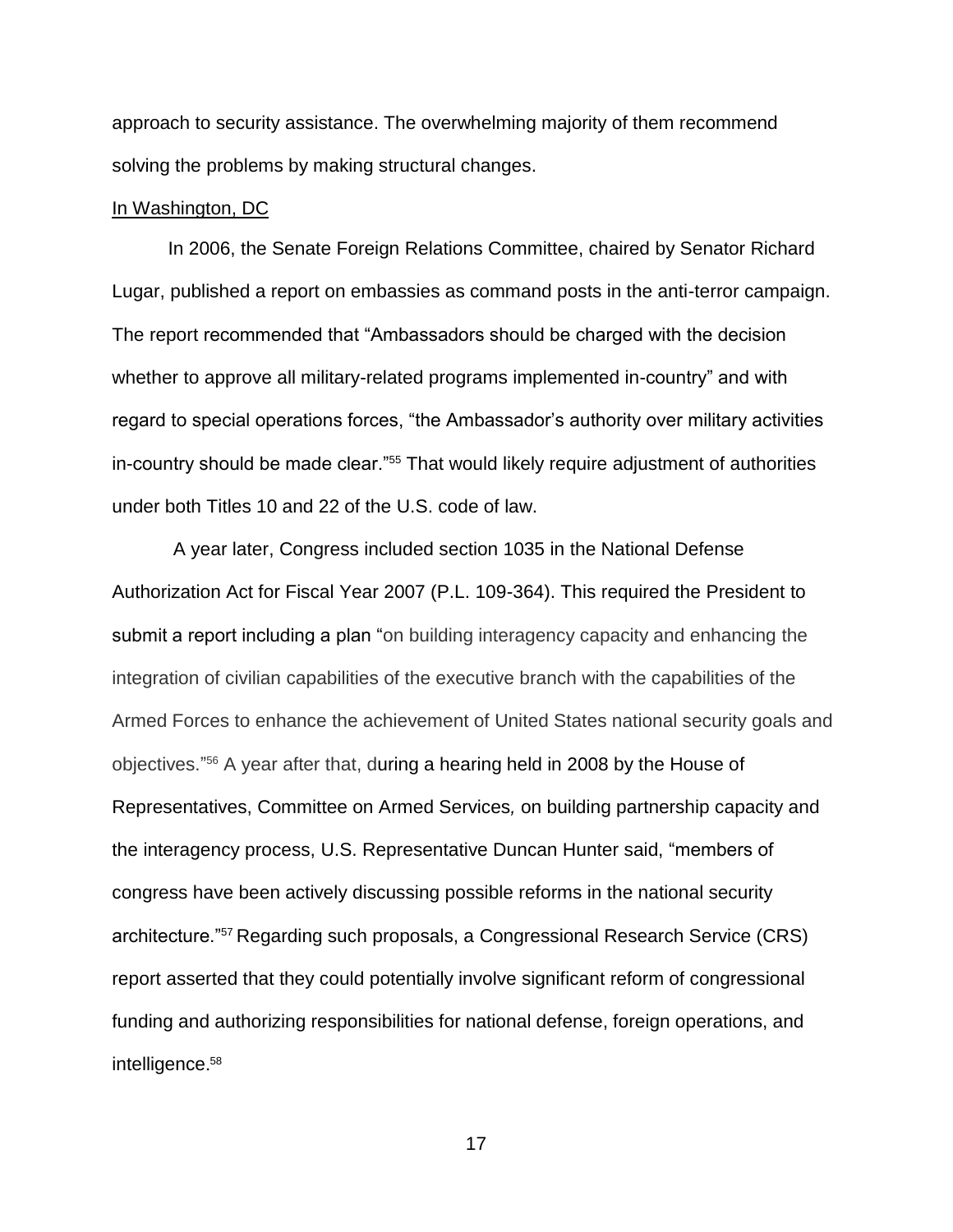The executive branch has also made efforts with several recent Presidents attempting to improve the mechanism. In 1997 President William Clinton issued Presidential Decision Directive (PDD) 56, Managing Complex Contingency Operations, in 2005 President George Bush issued National Security Presidential Directive (NSPD) 44, Management of Interagency Efforts Concerning Reconstruction and Stabilization to supersede that and President Barack Obama recently issued Presidential Policy Directive (PDD) 23, Security Sector Assistance. However, a DOD commissioned study in 1999 found that two years after PDD 56 was published, "little has been done." <sup>59</sup> Even President Obama's own Secretary of Defense, Robert Gates, commented that the variety of methods the U.S. Government has used to improve the interagency process have had "varying degrees of success"<sup>60</sup> Thus despite efforts by both the executive and legislative branches to make progress in Washington via changes to the architecture, in the field the structure remains little changed.

What can take place in Washington and is of near term benefit is coordination between CCDR and the DOS Assistant Secretaries responsible for the respective regional bureaus and the Political Military Bureau. Then, follow up by GCC senior staff such as J5, J9 or the Joint Interagency Coordination Group (JIACG) if it is active, can be with both the regional bureau and relevant offices such as Bureau of Political-Military Affairs' Policy and Planning Team (PPT) and USAID. The DOS Foreign Policy Advisor (POLAD) can facilitate this at the GCC. This is both complementary to the GCC staff's work with individual country teams and a realistic practice. For instance, DOS headquarters is the best place to obtain information with a regional perspective such as the Bureau Strategic Resource Plans (BSRP). However, it is unrealistic to depend on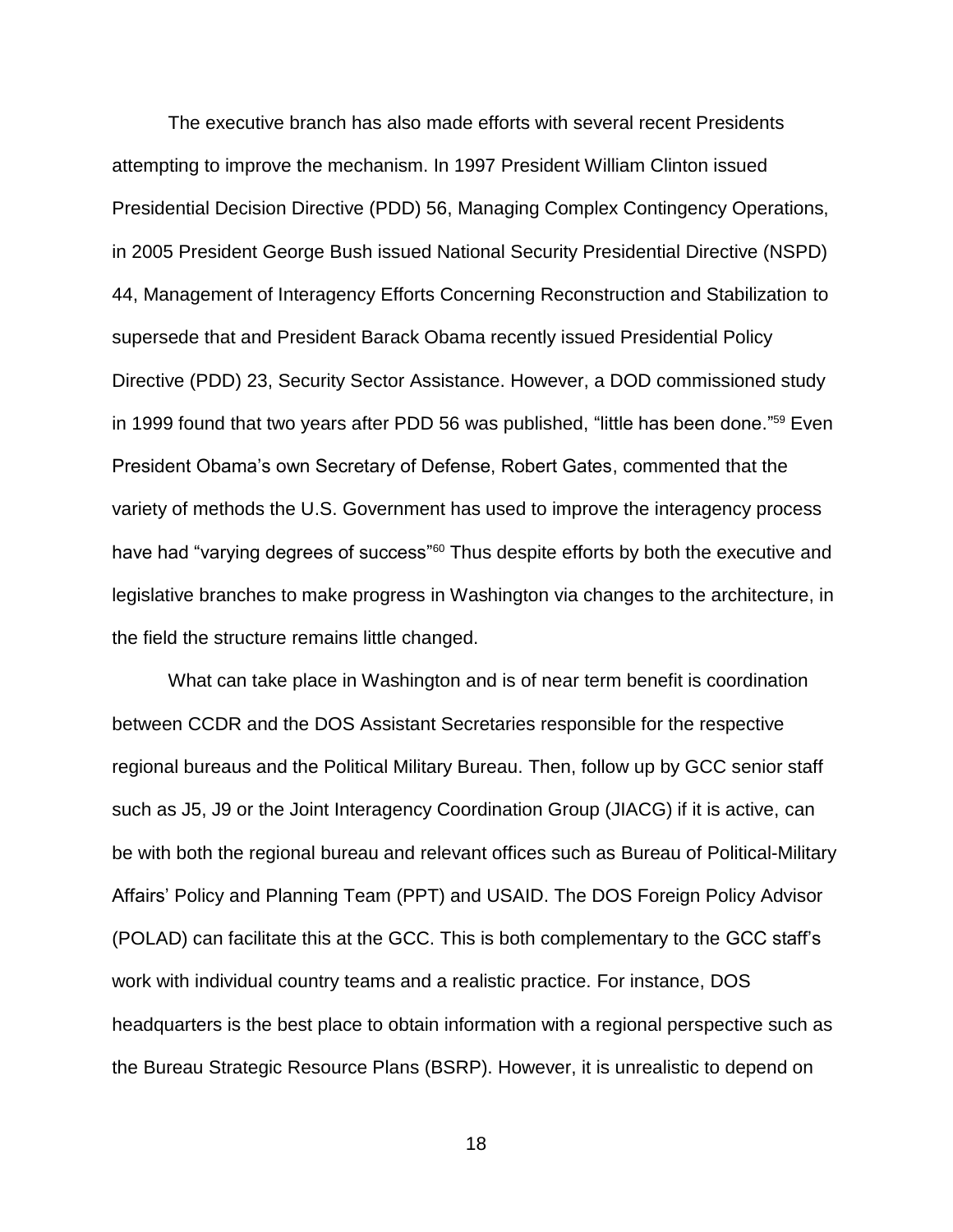this means as the primary coordination for a GCC. As GCCs are not located in Washington, where the regional bureaus are located, face-to-face communications will be infrequent and relationship building difficult. In addition, there can be differences between a country team and the bureaus in Washington, D.C., and GCC needs to keep in mind the primary role of the COM in country.

### In the Field

The best approach is for the GCC to make changes in its own culture and practices in the field that are practical, inexpensive and can produce positive results relatively quickly that will lead to better implementation of security cooperation now. This change requires a two-pronged approach, occurring at the GCC and with the GCC's representatives in the embassies and country teams, the SDO/DATTs and SCOs. The synchronization and cooperation recommended in the joint doctrine, if practiced, will create unity of understanding, purpose and effort and align to a greater degree the efforts of the GCC and TSOC and the country team. Also if structural change then eventually happens, with cultural change already in place, it will be easier to implement.

As previously discussed, a major factor in poor implementation of security cooperation and especially SFA is failure of GCC planners to understand the situation in the partner nation adequately. This is in large part due to a lack of accurate information and qualified people that can properly analyze it. This information should come to the GCC through interaction with SDO/DATT, SCO and their colleagues in the country team on the US interagency side. Then GCC planners could apply operational design to understand the operational environment more fully.<sup>61</sup>

CDRs and senior staff, especially the J5, J9 and the TSOC should consider the following four measures to begin the process of achieving this goal. First, focus on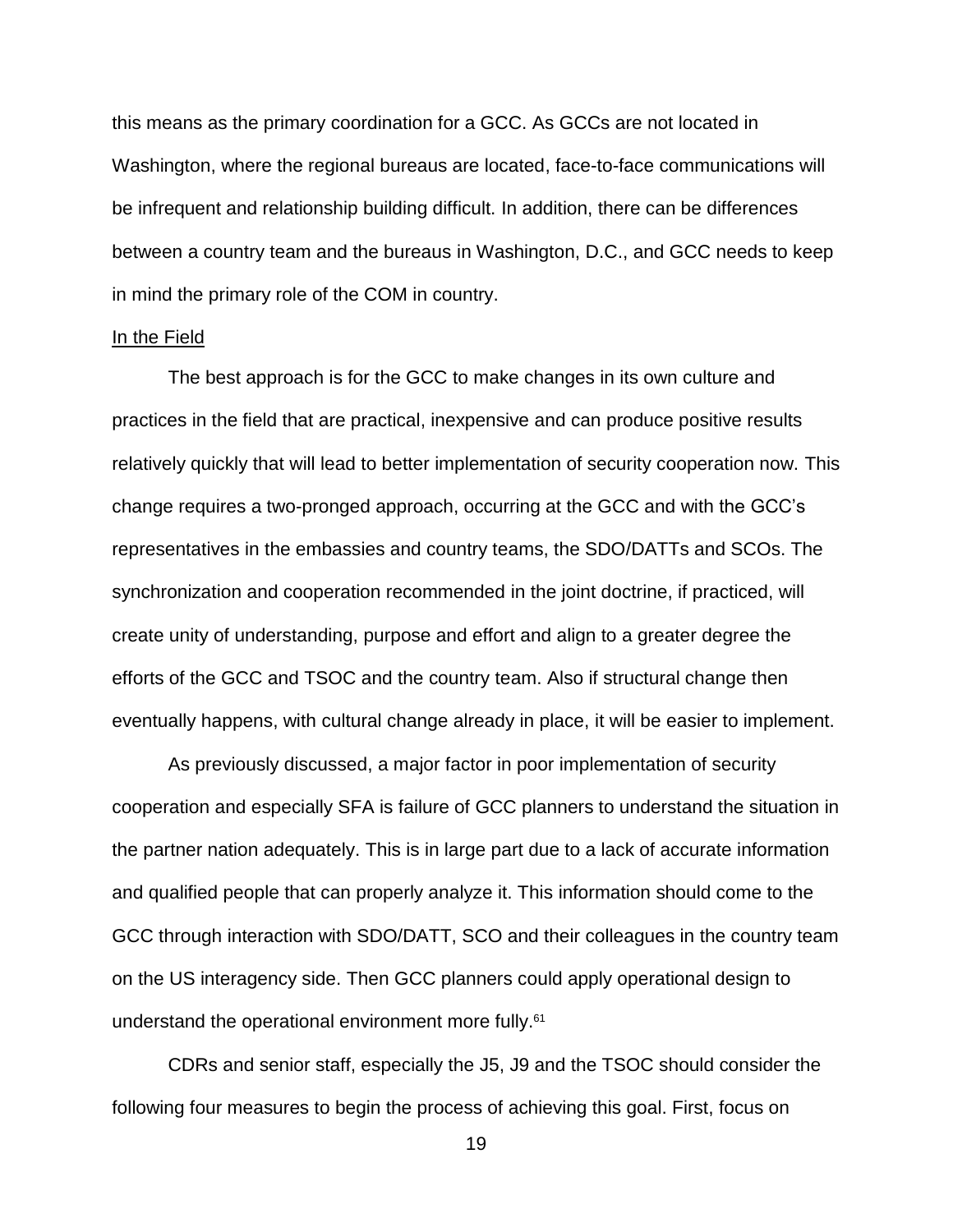Ambassadors, their country teams and respective host nations as unique and individual cases. Second, regard SDO/DATTs as their window into the country team and all the knowledge and resources its represents. Third, encourage SCOs to regard training with same importance as equipment. Fourth and finally, consider deploying a SOCFWD element.

Recognizing there are structural shortcomings, the GCC can mitigate them through improving collaboration among stakeholders. Both DOD and DOS are traditional, rank conscious hierarchical organizations, so the CCDR himself should begin by establishing and maintaining a partnership with the Ambassadors. Former Ambassador to Jordan and later Deputy Secretary of State, Ambassador William Burns' remarked that "I've been really lucky to work with people like (CENTCOM Commander, General) Anthony Zinni, who had a good feel for partnership between military and diplomats. We worked well together and he made us feel like we were a part of the team. I was struck by the high quality of US military leadership. It's important that diplomats and military leaders be straight with one another and cooperate."<sup>62</sup>

Lieutenant General (retired) James Dubik noted that in Iraq, Ambassador Ryan Crocker and General David Petraeus demonstrated their "unity of purpose" by publishing a joint campaign plan signed by both of them. The development of the plan also brought each of their staffs together and created unity in their subordinates who would implement the plan.<sup>63</sup> Similarly, in Afghanistan, Ambassador Zalmay Khalilzad said he wanted to "ensure the concerted use of all instruments of U.S. power" and although a simple gesture, he and Lieutenant General David Barno located their offices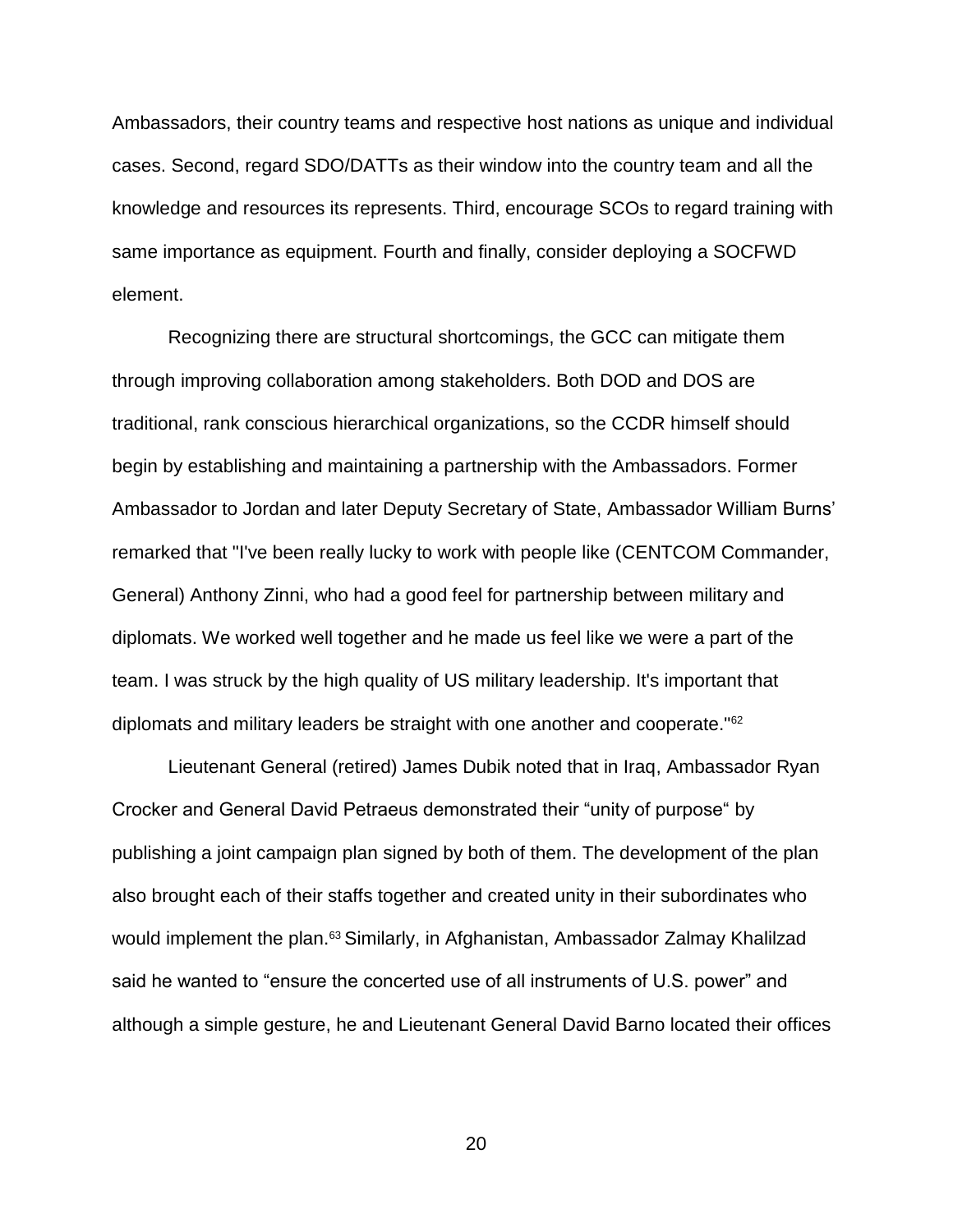adjacent to each other in the embassy. Previously in Iraq Ambassador John Negroponte and General George Casey had also established adjacent offices.<sup>64</sup>

More recently, Major General Wayne Grigsby remarked that when he first arrived in Djibouti and took command of Combined Joint Task Force – Horn of Africa coordination was poor. He responded by making "develop and strengthen the joint, interagency, intergovernmental, and multinational team" their primary line of effort, which had been a lot of work, but worth the effort.<sup>65</sup> CENTCOM Commander GEN John Abizaid, U.S. Forces Korea Commander GEN John Tilleli, International Security Assistance Force Commander GEN John Allen and later CENTCOM commander GEN Lloyd Austin, each came to the respective embassies I was serving in to brief their campaign plans, prepare for an upcoming key leader engagement with partner nation senior officials or simply have discussions. These visits resulted in significant improvement in follow up working level cooperation between GCC staff and the relevant country team members. The lack of such interaction by commanders of PACOM and EUCOM when I served in embassies in their respective areas were missed opportunities.

The next most important step that GCCs can take now is to better leverage the SDO/DATT, who is already a member of the country team. Per a 2007 DOD directive, the SDO/DATT while under COM authority is also subordinate to the GCC with the CCDR or Deputy Commander, GCC the SDO/DATT's senior rater.<sup>66</sup> They should utilize that dual responsibility to the COM and CCDR through iterative coordination. For example when the GCC is drafting their TCP, especially the theater security cooperation strategy (TSCS) portion, which describes their plan for security cooperation, the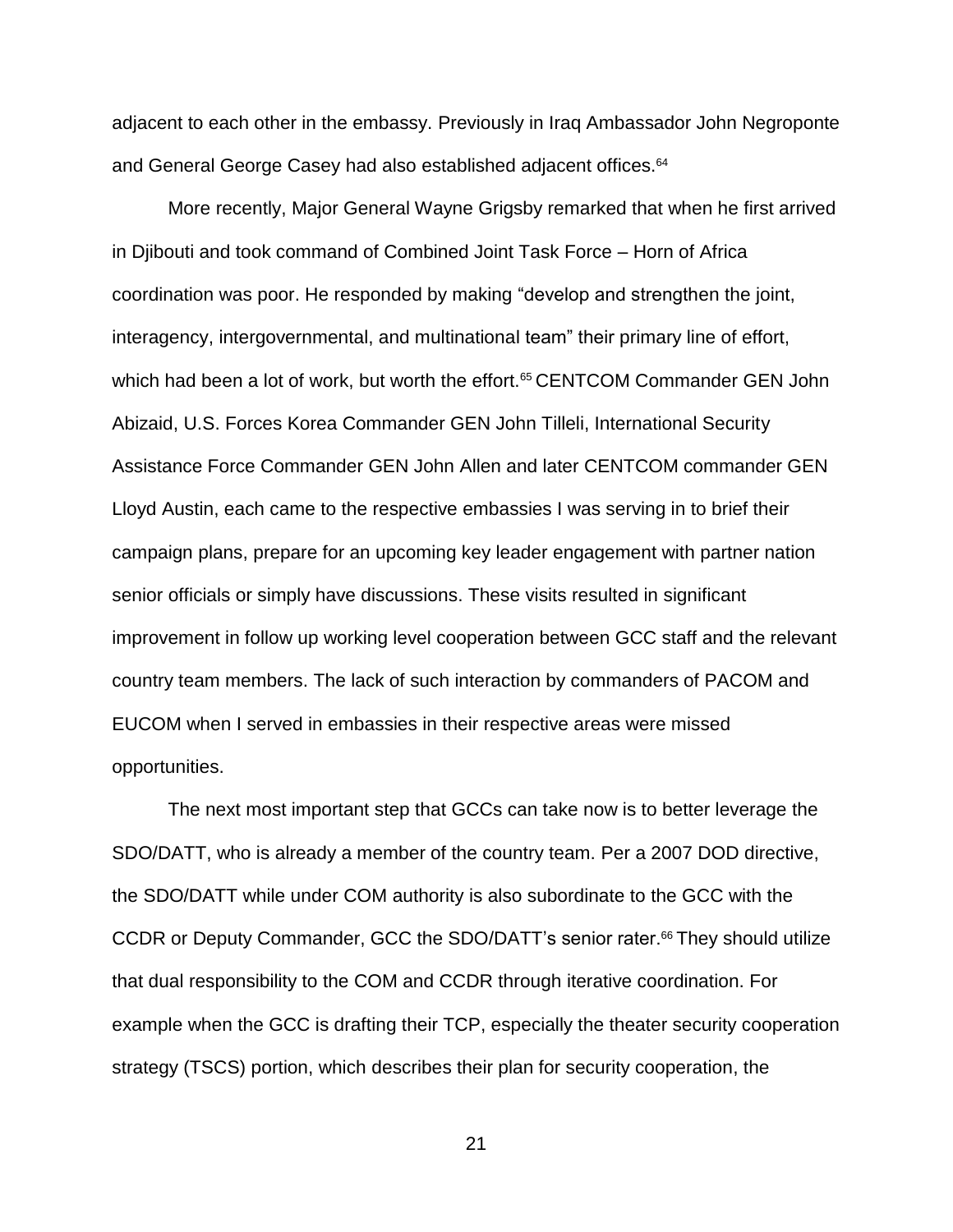SDO/DATT and the SCO can be of great assistance. They can easily dialogue face-toface with other offices in the embassy planning foreign assistance.

Being able to leverage the SDO/DATT to better access the experts on the country team is particularly important given the previously described determination that a significant obstacle to implementing security cooperation efforts has been the difficulty planners have had in recognizing and understanding partner nations' situations and internal dynamics. A Rand study reviewed this deficiency and noted "perhaps most prominent among such obstacles is the difficulty in acquiring reliable information about a partner's true intentions, composition, capabilities, and internal cohesion – particularly when a partner is a non-state actor that, in an effort to evade the government it is working to undermine, deliberately masks such dynamics."<sup>67</sup>

Providing this kind of detailed, current and reliable information about a host nation is exactly what the DAO and embassy political section in the country routinely do, and the GCC should leverage their knowledge through the SDO/DATT. From the field they will be able to provide GCC planners located in their headquarters the information they need to develop better plans.

While tactical in nature, there are common frequent missteps made by GCC personnel of an administrative or protocol nature that hurt the overall positive relationship with embassies. There are simple steps the SDO/DATT can take to reduce the chance these mistakes occur if the GCC heeds his guidance. He should review proposed temporary duty (TDY) visits so he can both highlight important ones to the embassy, arrange the appropriate interlocutors for discussions and filter out frivolous trips. Providing advance warning and coordination for a TDY most often results in good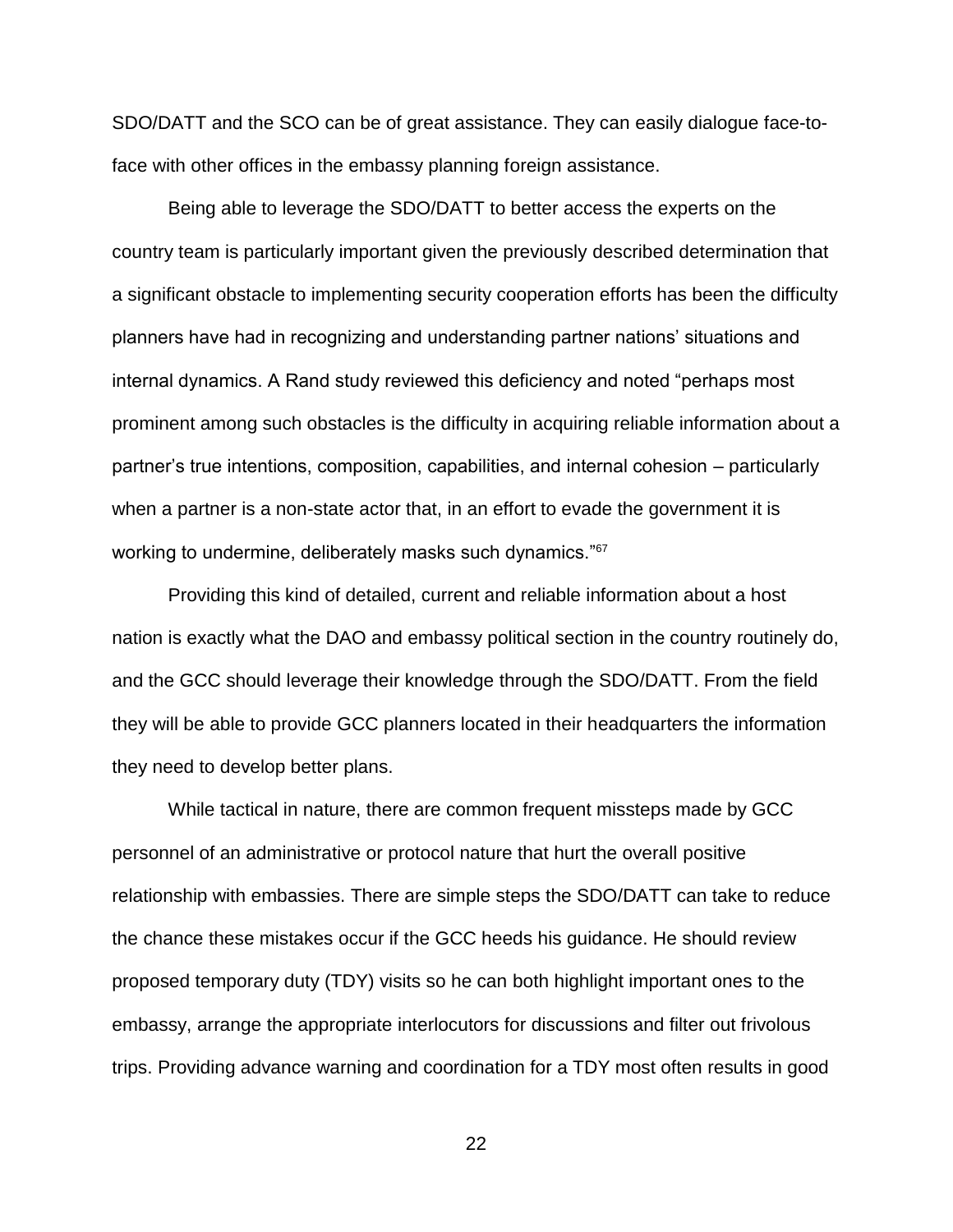support by the country team, whereas when the embassy first finds out via the DCM seeing an electronic country clearance request (eCCR) it does not, especially if the trip is for a big initiative such as trainers or significant item of equipment. Scheduling public affairs events such as a visit by the Ambassador to a training site and so forth can provide a great boost to a security cooperation program, but requires close coordination with the country team. Relatedly, the GCC should not overuse Title 10 authorities to circumvent the routine country eCCR process. Given the increased emphasis on embassies regarding force protection, need to maintain accountability and have viable plans for personnel recovery, this is no longer just an administrative issue. As a matter of routine the leader of all military TDY groups of personnel should offer to hold a call on COM, SDO/DATT or relevant country team members at beginning of their visit and an out brief at the conclusion. When possible the GCC should attempt to use the same personnel for repeat visits as it not only builds the relationship better with partner nation interlocutors, but also with embassy officers who are usually on two years or longer assignments in country.

GCCs should consider having SCOs adopt the more balanced approach between training management and equipment sales historically taken by some joint U.S. military assistance groups (JUSMAG)s in PACOM. While on the homepage website for the Defense Security Cooperation Agency (DSCA) their listed mission statement refers broadly to "security cooperation", there is a separate tab for "Major Arms Sales", but there is no corresponding tab labelled for major training or education programs.<sup>68</sup> Just as the website is oriented towards equipment sales, there has been a corresponding tendency to staff SCO positions in embassies with officers with an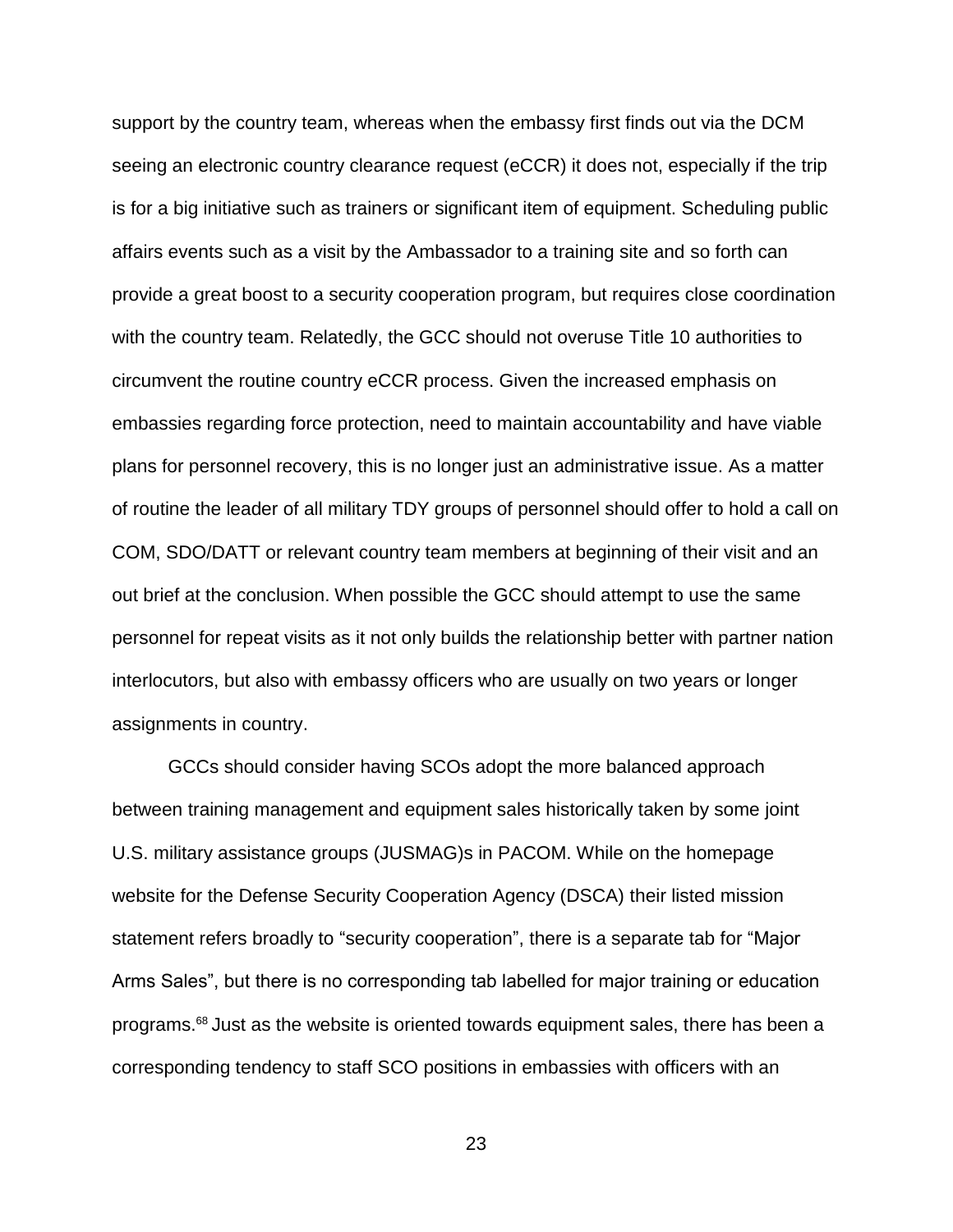acquisition and technical background and place language-qualified foreign area officers in the Defense Attaché Office (DAO). However, several successful SCOs in PACOM, like the JUSMAGs in Korea and the Philippines, have a significant number of officers who have language skills and repeat tours in country. This fosters their relationships with the officers of the partner nation. Results include the U.S. Ambassador to Korea describing JUSMAG-Korea as being "truly at the very heart of our long-lasting Alliance."<sup>69</sup> A CCDR emphasis on the SCO's role in broader security cooperation will pay dividends. In SOUTHCOM several recent Military Group – Colombia (the title of the SCO in that country) commanders were personally selected by the SOUTHCOM commander and subsequently achieved excellent performance reviews.<sup>70</sup>

If there are significant special operations forces activities planned, such as training of partner nation forces, the GCC and TSOC should deploy a SOCFWD. As previously noted they played a valuable role in security cooperation successes in both Colombia and Philippines. Deploying a joint task force (JTF) into a forward area like AFRICOM's CJTF-HOA in Djibouti is another solution to improving coordination with country teams.

Obstacles to Implementation of These Practical Measures

The physical distance between GCC headquarters and the country teams, despite modern video conference technology, has been and will continue to be an obstacle to building closer relationships. Recommend the GCC use its relatively larger budget, pool of personnel and means of transportation for visits with the country teams as often as possible. Again, the in-country presence of SDO/DATT, SCO and SOCFWD if present, who are have strong links to the GCC, can help mitigate. Likely based on their training at service staff colleges, military planners are typically uncomfortable with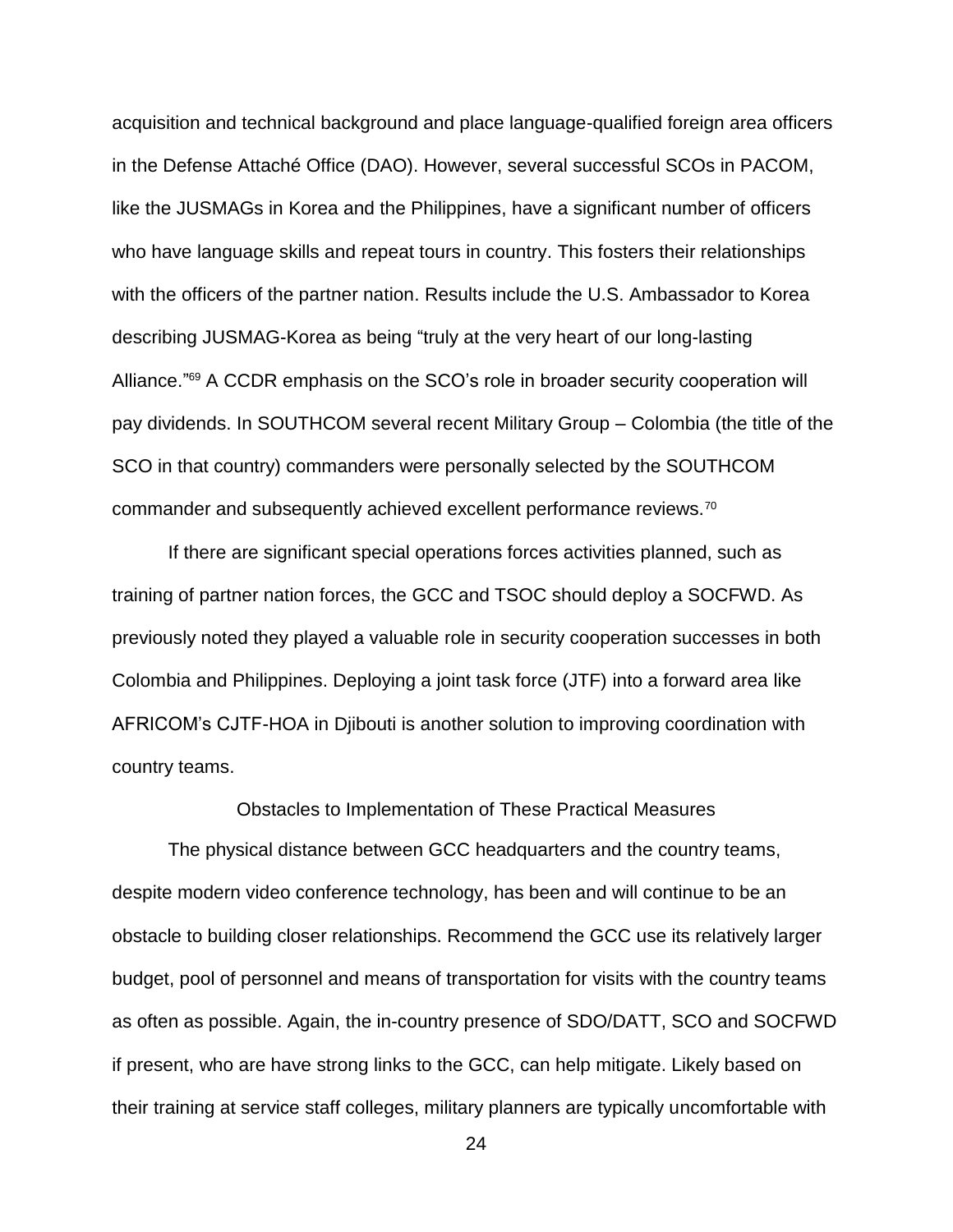the DOS and USAID practice of minimal reliance on doctrine and emphasis on personal experience and ad hoc relationships dependent on individuals. The DOS and USAID officers assigned to the GCCs, such as the POLAD, can assist in familiarizing GCC staffers with their offices' organizational culture. For example, the relationship between a COM and country team and their regional bureau can vary with COM. GCC planners must recognize that possibility and take it into consideration when planning as appropriate.

Country team members may not be familiar with or even skeptical of "military" assistance, with even some Ambassadors expressing concern that with the growth of military activity it has become difficult to monitor them.<sup>71</sup> The SDO/DATT and his team should make an effort on behalf of the GCC with country team members to explain the military's emphasis on security cooperation. This is especially important with regard to public diplomacy sections and USAID field offices overseas, who typically have had less experience than political sections interacting with the military. However, USAID has made changes too and on the homepage of their Office of Civilian-Military Cooperation (CMC) it states in bold-faced letters "it is USAID policy for its personnel to cooperate with DoD."<sup>72</sup> CMC is quite active in helping to align development and defense efforts and they are involved in outreach and educating others about USAID.

### **Conclusion**

This paper described the important role that security cooperation has in national security strategy. There have been both successes and setbacks in carrying it out and shortcomings exist in the structural mechanism for implementing security cooperation. However, while there are many recommendations about how to make changes to the architecture, so far they remain theoretical and there is no indication that will change in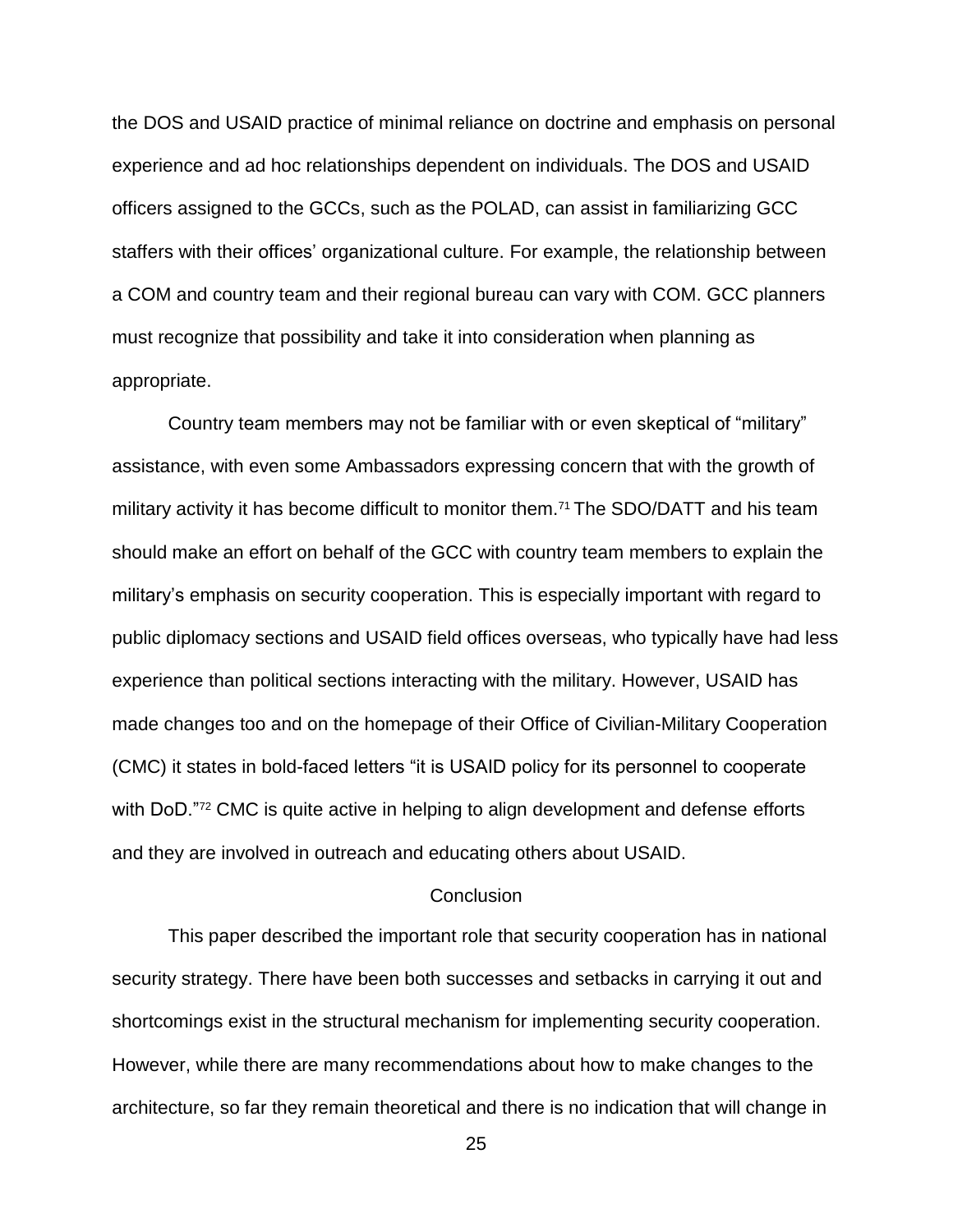the near future. Given that setting, I argue GCCs can themselves take measures in how they implement it on ground, in country, that will improve results. An additional advantage is that most of these recommendations will not require additional funds.

In order to change how GCCs implement security cooperation now, CCDRs and their senior staff should routinely engage with Ambassadors and their country teams. They should leverage the SDO/DATTs and SCOs and through them the relevant members of the country team, especially the Political, Political-Military and Public Diplomacy sections and USAID Field Offices. In his biography of Robert Komer, U.S. Army War College Professor Frank Jones described Komer's efforts to implement the Carter Doctrine. Jones noted that while the doctrine focused on the military instrument, it relied on DOS leadership and U.S. diplomats in the region to support it. Jones continued, "….this is where personal relations are critical. Good relations are forged by working one-on-one with a counterpart and ensuring strategy meets other individuals' concerns. When it does not, the strategist must adjust it to meet those circumstances."<sup>73</sup>

### **Endnotes**

<sup>1</sup> U.S. Congress, House of Representatives, Committee on armed Services, *Building Partnership Capacity and development of the Interagency Process,* 110<sup>th</sup> Cong., 2<sup>nd</sup> sess., April 15, 2008.

<sup>2</sup> Barack Obama, *National Security Strategy* (Washington, DC: The White House, May 2010), 3.

<sup>3</sup> U.S. Joint Chiefs of Staff, *Doctrine for the Armed Forces of the United States*, Joint Publication 1-0 (Washington, DC: U.S. Joint Chiefs of Staff, March 25, 2003, I-11.

<sup>4</sup> U.S. Joint Chiefs of Staff, *The National Military Strategy of the United States of America 2015* (Washington, DC: June 2015), 5.

5 Ibid., 10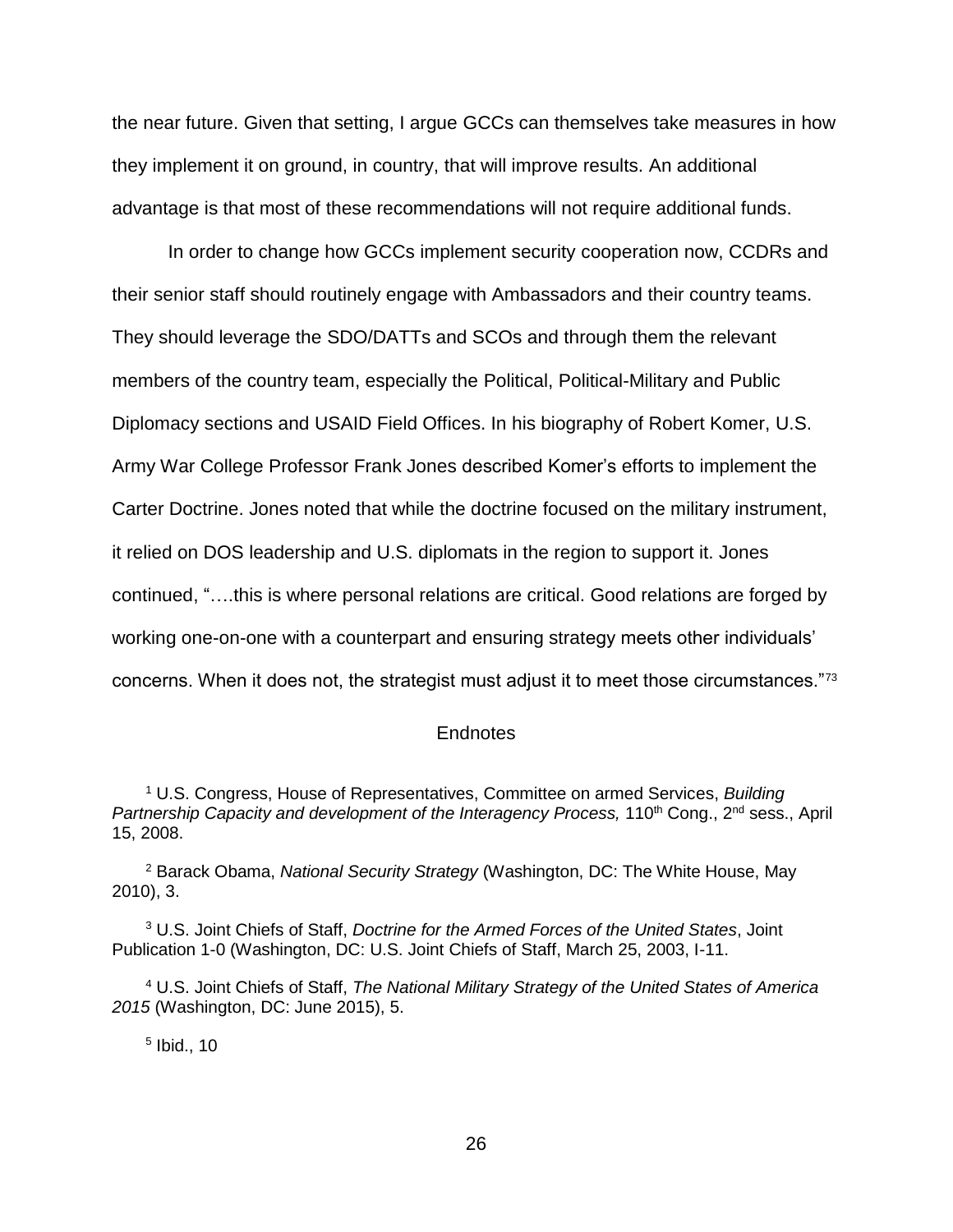$6$  U.S. Army Capabilities Integration Center, "Army Warfighting Challenges," October 8, 2015, <http://www.arcic.army.mil/Initiatives/army-warfighting-challenges.aspx> (accessed December 2, 2015).

<sup>7</sup> Nina M. Serafino, Catherine Dale and Pat Towell, *Building Civilian Interagency Capacity for Missions Abroad: Key Proposals and Issues for Congress* (Washington, DC: U.S. Library of Congress, Congressional Research Service, February 9, 2012), 58-60; Robert Oakley and Michael Casey, Jr., "The Country Team: Restructuring America's First Line of Engagement," *JFQ, no. 47, (4<sup>th</sup> Quarter 2007): 152-154; Robert S. Pope, US Interagency Regional Foreign Policy Implementation: A Survey of Current Practice and an Analysis of Options for Improvement* (Maxwell Air Force Base, AL: Air Force Research Institute, Air University Press, June 2014), 132-133.

<sup>8</sup> U.S. Joint Chiefs of Staff, *Joint Operation Planning,* Joint Publication 5-0 (Washington, DC: U.S. Joint Chiefs of Staff, August 11, 2011), II-35.

<sup>9</sup> Office of the Deputy Assistant Secretary of Defense for Plans, Office of the Under Secretary of Defense for Policy, *Theater Campaign Planning, Planners' Handbook,* Version 1.0 (Washington, DC: U.S. Department of Defense, February 2012), 2.

 $10$  Ibid.

<sup>11</sup> John Kerry, *Quadrennial Diplomacy and Development Review (*Washington, DC: U.S. Department of State and U.S. Agency for International Development, 2015), 61, <http://www.state.gov/documents/organization/241429.pdf>(accessed January 6, 2016).

<sup>12</sup> Office of the Deputy Assistant Secretary of Defense for Plans, *Theater Campaign Planning, Planners' Handbook,* 3.

<sup>13</sup> Office of the Under Secretary of Defense for Intelligence and Office of the Under Secretary of Defense for Policy, *DoD Operations at U.S. Embassies,* DoD Directive 5205.75 (Washington, DC: U.S. Department of Defense, December 4, 2013), 2-3.

<sup>14</sup> Defense Security Cooperation Agency, *The Management of Security Cooperation (Green Book),*Edition 34.1 (Washington, DC: Defense Institute of Security Assistance Management, August 2015), 3-12, <http://www.disam.dsca.mil/pages/pubs/greenbook.aspx> (accessed January 6, 2016).

<sup>15</sup> LTC Chris Muller, previously SDO/DATT, U.S. Embassy, Dominican Republic, interview by author, January 6, 2016.

<sup>16</sup> U.S. Joint Chiefs of Staff, *Foreign Internal Defense,* Joint Publication 3-22 (Washington, DC: U.S. Joint Chiefs of Staff, July 12, 2010), III-11.

<sup>17</sup> Muller, interview by author.

<sup>18</sup> U.S. Joint Chiefs of Staff, *Special Operations,* Joint Publication 3-05 (Washington, DC: U.S. Joint Chiefs of Staff, July 16, 2014), III-5.

<sup>19</sup> U.S. Joint Chiefs of Staff, *Security Force Assistance,* Joint Doctrine Note 1-13 (Washington, DC: U.S. Joint Chiefs of Staff, April 29, 2013), I-2.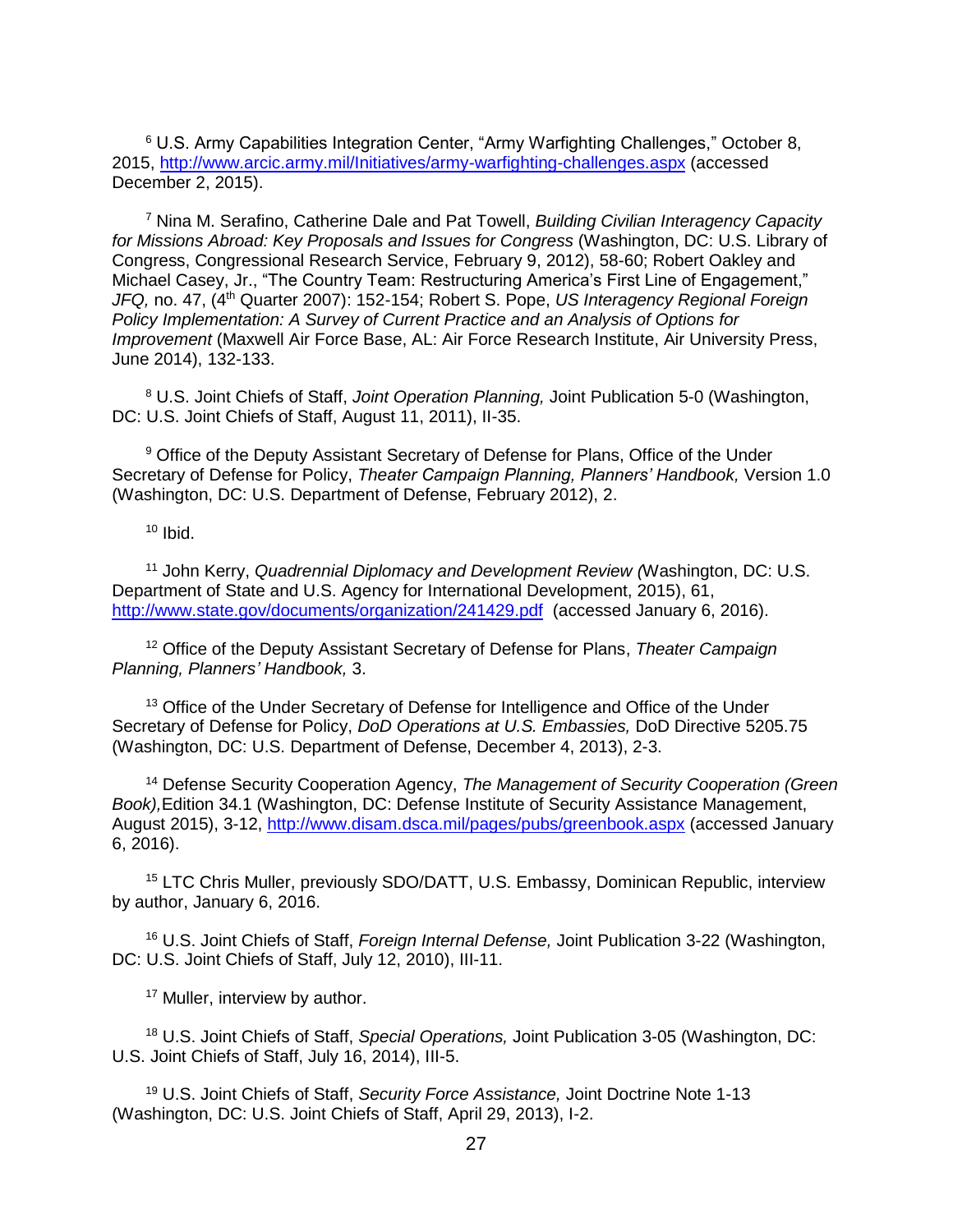<sup>20</sup> Taylor P. White, "Security Cooperation: How it All Fits,' JFQ 72 (1<sup>st</sup> Quarter 2014): 107, [http://ndupress.ndu.edu/Media/News/NewsArticleView/tabid/7849/Article/577493/jfq-72-security](http://ndupress.ndu.edu/Media/News/NewsArticleView/tabid/7849/Article/577493/jfq-72-security-cooperation-how-it-all-fits.aspx)[cooperation-how-it-all-fits.aspx](http://ndupress.ndu.edu/Media/News/NewsArticleView/tabid/7849/Article/577493/jfq-72-security-cooperation-how-it-all-fits.aspx) (accessed December 2, 2015).

<sup>21</sup> U.S. Department of State, "Third Party Transfers and Foreign Military Sales Teams and Functions,"<http://www.state.gov/t/pm/rsat/c14021.htm> (accessed January 5, 2016).

<sup>22</sup> U.S. Joint Chiefs of Staff, *Security Force Assistance*, I-2-I-3.

<sup>23</sup> Ibid., viii

<sup>24</sup> Frank J. Abbott, *The Greek Civil War, 1947-1949: Lessons for the Operational Artist in Foreign Internal Defense,* Monograph (Fort Leavenworth, KS: Army Command and General Staff College School of Advanced Military Studies, May 13, 1994), 1.

<sup>25</sup> U.S. Joint Chiefs of Staff, *Security Force Assistance*, vii.

 $26$  Luke Coffey, "Strengthen Bilateral Defense Cooperation with Georgia," May 5, 2014, [http://www.heritage.org/research/reports/2014/05/strengthen-bilateral-defense-cooperation-with](http://www.heritage.org/research/reports/2014/05/strengthen-bilateral-defense-cooperation-with-georgia)[georgia](http://www.heritage.org/research/reports/2014/05/strengthen-bilateral-defense-cooperation-with-georgia) (accessed January 5, 2016)

<sup>27</sup> Terrence K. Kelly, et al., *Security Cooperation Organizations in the Country Team: Options for Success (*Santa Monica, CA: Rand Corporation, 2010), 45.

<sup>28</sup> U.S. Joint Chiefs of Staff, *Security Force Assistance*, viii.

 $29$  Ibid., III-12, figure III-2.

<sup>30</sup> Ibid., II-3.

<sup>31</sup> Ibid., I-13, figure II-1.

<sup>32</sup> *U.S. Department of State, Bureau of Democracy, Human Rights, and Labor Homepage*, <http://www.state.gov/documents/organization/208980.pdf> (accessed Januray 6, 2016).

33 U.S. Department of State, "Third Party Transfers and Foreign Military Sales Teams and Functions," <http://www.state.gov/t/pm/rsat/c14021.htm> (accessed January 5, 2016).

<sup>34</sup> U.S. Joint Chiefs of Staff, *Stability Operations,* Joint Publication 3-07 (Washington, DC: U.S. Joint Chiefs of Staff, September 29, 2011), Appendix C.

<sup>35</sup> Evans A. Hanson, *Embassy in the Lead: Lessons on Interagency Unity of Effort for*  Today's U.S. Mission to Iraq from the 1947-1949 U.S. Mission to Greece, Interagency Paper (Fort Leavenworth, KS: Army Command and General Staff College School of Advanced Military Studies, May 2012), 2-3.

<sup>36</sup> Anthony F. Heisler, *By, With, and Through: The Theory and Practice of Special Operations Capacity-Building,* Thesis (Monterey, CA: Naval Postgraduate School, December 2014), 100-101.

<sup>37</sup> Robert M. Gates, Q*uadrennial Defense Review* (Washington, DC: U.S. Department of Defense, February 2010), 28.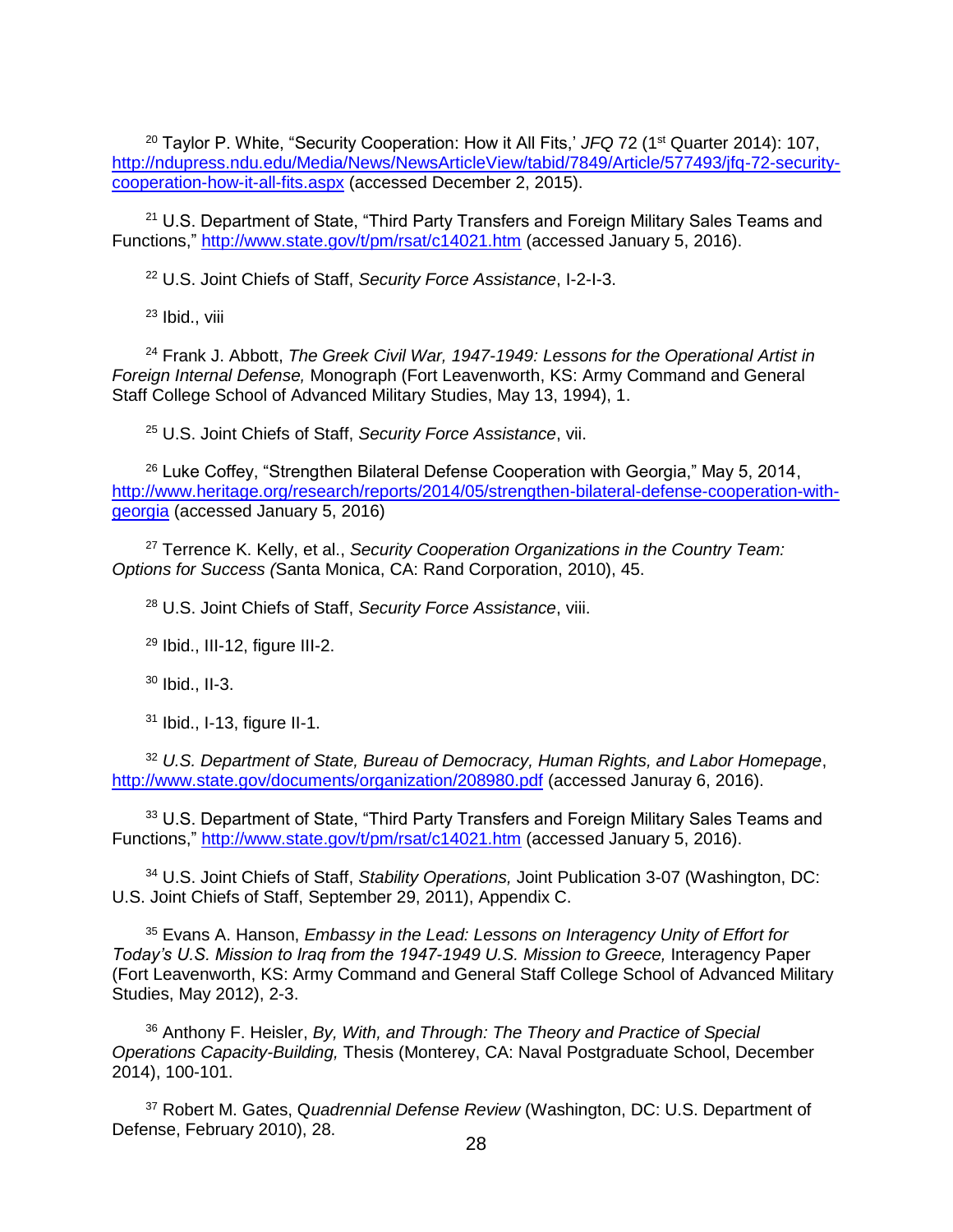<sup>38</sup> Fran Beaudette, "JSOTF-P Uses Whole-Of-Nation Approach to Bring Stability to the Philippines," *Special Warfare* (July – September 2012): 11; Heisler, *By, With And Through,* 97.

<sup>39</sup> Lesley Anne Werner, *The Trans Sahara Counter Terrorism Partnership: Building Partner Capacity to Counter Terrorism and Violent Extremism* (Washington, DC: National Defense University, 2014), 2-24.

<sup>40</sup> Eric Schmitt and Tim Arango, "Billions From U.S. Fail to Sustain Foreign Forces," *New York Times,* October 3, 2015.

<sup>41</sup> Barack Obama, "Press Conference by the President," October 2, 2015, <https://www.whitehouse.gov/the-press-office/2015/10/02/press-conference-president> (accessed January 6, 2016).

<sup>42</sup> Michael D. Shear, Helene Cooper and Eric Schmitt, "Obama Administration Ends Effort to Train Syrians to Combat ISIS," *New York Times,* October 9, 2015; Tom Udall, "Udall, Manchin, Murphy, Lee Call for an End to the Failed Syria Train and Equip Program," October 2, 2015, [http://www.tomudall.senate.gov/?p=press\\_release&id=2117](http://www.tomudall.senate.gov/?p=press_release&id=2117) (accessed December 4, 2015).

<sup>43</sup> Michael R. Gordon and Bernard E. Trainor, *Cobra II* (New York: Pantheon, 2007), 122- 123.

<sup>44</sup> Inspector General U.S. Department of Defense, *Assessment of the Office of Security Cooperation – Iraq Mission Capabilities*, Report No. DODIG-2013-136 (Alexandria, VA: U.S. Department of Defense, September 18, 2013), i, [http://www.dodig.mil/pubs/documents/DODIG-](http://www.dodig.mil/pubs/documents/DODIG-2013-136.pdf)[2013-136.pdf](http://www.dodig.mil/pubs/documents/DODIG-2013-136.pdf) (accessed January 6, 2016).

<sup>45</sup> Eric Schmitt and Michael R. Gordon, "The Iragi Army Was Crumbling Long Before Its Collapse, U.S. Officials Say," *New York Times,* June 12, 2014.

<sup>46</sup> Norimitsu Onishi, "Empty Ebola Clinics in Liberia Are Seen as Misstep in U.S. Relief Effort," *New York Times,* April 11, 2015.

<sup>47</sup> U.S. Joint Chiefs of Staff, *Security Force Assistance*, IV-1.

<sup>48</sup> Oakley and Casey, Jr., "The Country Team," 149.

<sup>49</sup> Richard D. Hooker, Jr., and Joseph J. Collins, eds., *Lessons Learned: Learning from the Long War* (Washington, DC: National Defense University Press, 2015), 212.

<sup>50</sup> Brian Dodwell and Marielle Ness, "A View from the CT Foxhole: An Interview with Captain Robert A. Newson, Military Fellow, Council on Foreign Relations," *CTC Sentinel* 8, no. 2 (February 2015): 1-4.

<sup>51</sup> Harry R. Yarger, *Building Partner Capacity* (MacDill Air Force Base, FL: The Joint Special Operations University Press, 2015), 51.

<sup>52</sup> Rosa Brooks, "The Hard Lessons of Kunduz and Syria," *Foreign Policy*, October 2, 2015, [http://foreignpolicy.com/2015/10/02/the-hard-lessons-of-kunduz-and-syria-train-and-equip](http://foreignpolicy.com/2015/10/02/the-hard-lessons-of-kunduz-and-syria-train-and-equip-special-forces/)[special-forces/](http://foreignpolicy.com/2015/10/02/the-hard-lessons-of-kunduz-and-syria-train-and-equip-special-forces/) (accessed December 5, 2015).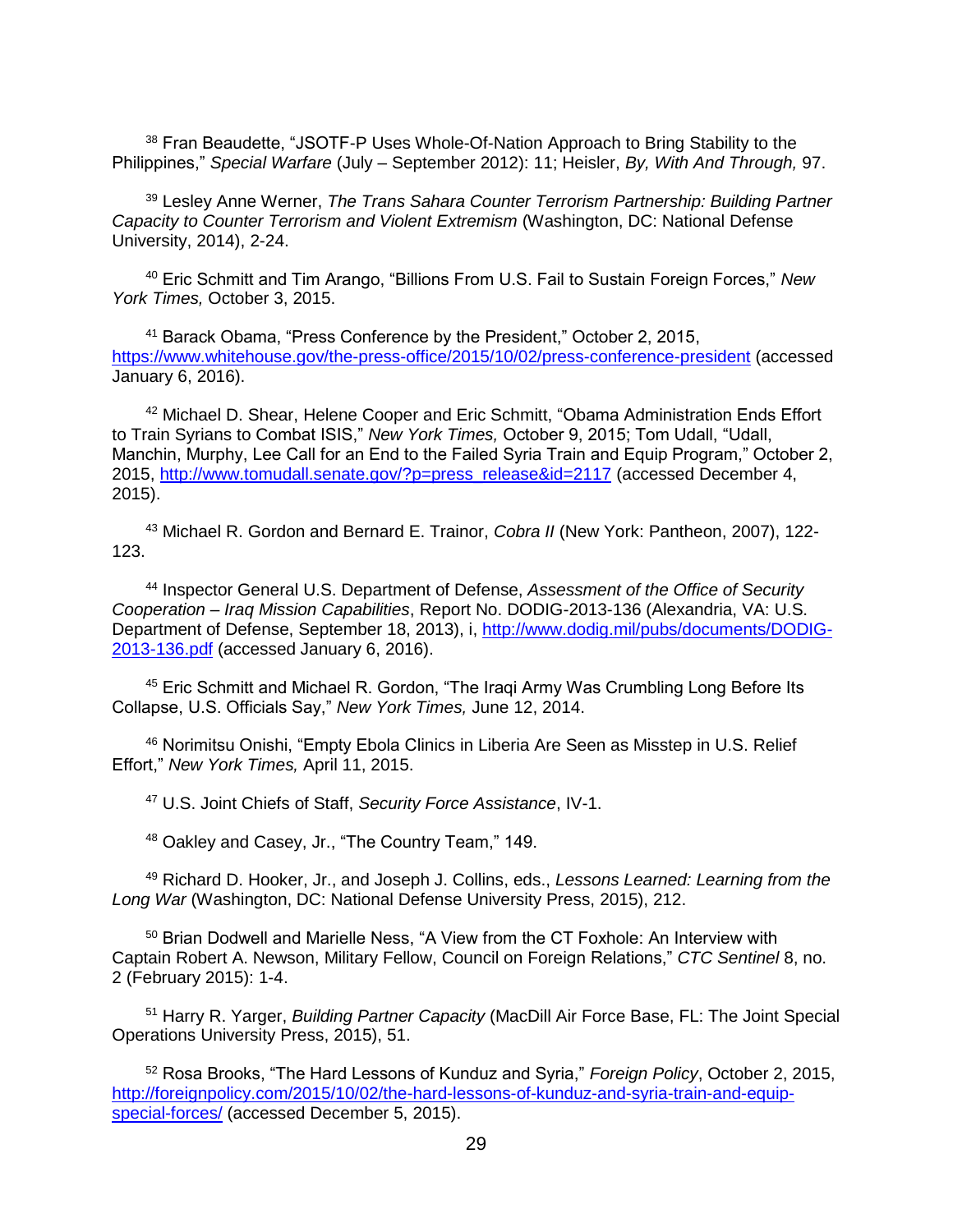<sup>53</sup> Organization for Economic Co-operation and Development Assistance Committee, *Accountability and Democratic Governance: Orientations and Principles for Development* (Paris: Organization for Economic Co-operation and Development Assistance Committee, 2013), 17*.*

<sup>54</sup> Larry Hanauer and Stephanie Pezard, *Security Cooperation amidst Political Turmoil: An Agenda for Future Research* (Santa Monica, CA: Rand, 2014), 11.

<sup>55</sup> U.S. Congress, Senate, Committee on Foreign Relations, *Embassies as Command Posts in the Anti-Terror Campaign,* 109 Cong., 2nd sess., December 15, 2006, 2-3.

<sup>56</sup> *John Warner National Defense Authorization Act for Fiscal Year 2007*, Public Law 109- 364, 109th Cong. (October 17, 2006).

<sup>57</sup> U.S. Congress, House of Representatives, Committee on Armed Services, *Building*  Partnership Capacity and Development of the Interagency Process, 110<sup>th</sup> Cong., 2<sup>nd</sup> Sess., April 15, 2008, <http://thomas.loc.gov/cgi-bin/query/D?c109:6:./temp/~c1099M1qQF> (accessed December 5, 2015)

<sup>58</sup> Liana Sun Wyler, *Weak and Failing States: Evolving Security Threats and U.S. Policy* (Washington, DC: U.S. Library of Congress, Congressional Research Service, 2007), CRS-18.

<sup>59</sup> Rowan Scarborough, "Study Hits White House on Peacekeeping Missions," *Washington Times*, December 6, 1999*.*

<sup>60</sup> U.S. Congress, *Building Partnership Capacity and Development of the Interagency Process.*

<sup>61</sup> U.S. Joint Chiefs of Staff, *Joint Operation Planning*, Joint Publication 5-0 (Washington, DC: U.S. Joint Chiefs of Staff, August 11, 2011), III-8.

<sup>62</sup> Ambassador William Burns, "U.S. Grand Strategy," lecture, U.S. Army War College, Carlisle Barracks, PA, November 24, 2015, cited with permission of AMB Burns.

<sup>63</sup> James Dubik, "No Holy Grails, No Silver Bullets," *Army Magazine,* February 2009, 18.

<sup>64</sup> Oakley and Casey, Jr., "The Country Team," 149.

<sup>65</sup> Bryan Price, "A View from the CT Foxhole: An Interview with Major General Wayne W. Grigsby, Jr., Commander, CJTF-HOA," *CTC Sentinel* 8, no.1 (January 2015): 9.

<sup>66</sup> U.S. Department of Defense, *Department of Defense Operations at U.S. Embassies*, DoDD 5205.75 (Washington, DC: U.S. Department of Defense, December 21, 2007), 11.

<sup>67</sup> Hanauer and Pezard, *Security Cooperation amidst Political Turmoil,* 3.

<sup>68</sup> *Defense Security Cooperation Agency Home Page*,<http://www.dsca.mil/> (accessed December 6, 2015).

<sup>69</sup> Mark Lippert, "Celebrating JUSMAG-K's 65th Anniversary," *The Lipperts in Korea,* blog entry posted September 23, 2015, [http://lippertsinkorea.blogspot.com/2015/09/celebrating](http://lippertsinkorea.blogspot.com/2015/09/celebrating-jusmag-ks-65th-anniversary.html)[jusmag-ks-65th-anniversary.html](http://lippertsinkorea.blogspot.com/2015/09/celebrating-jusmag-ks-65th-anniversary.html) (accessed December 6, 2015).